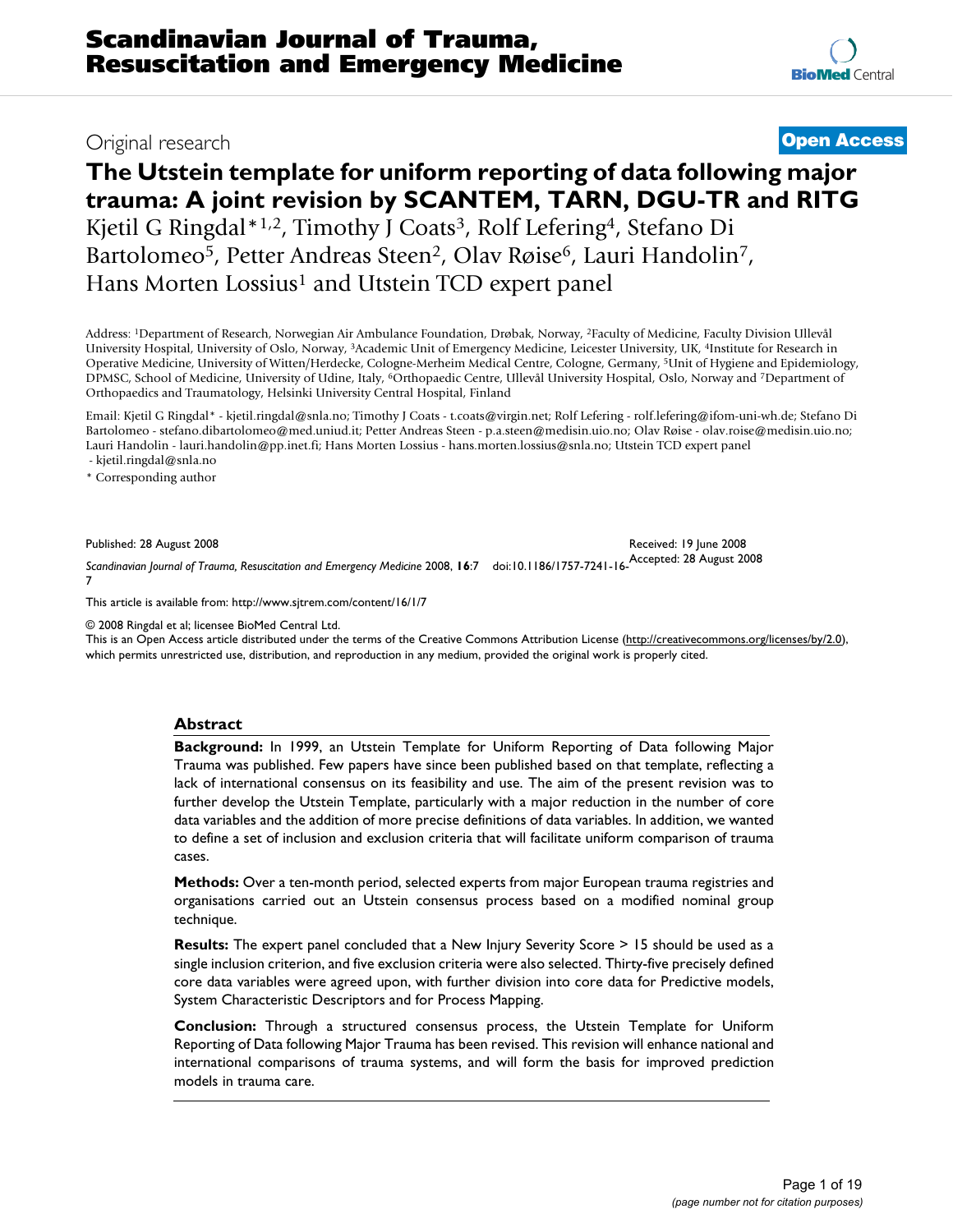#### **Background**

#### *The Utstein template for uniform reporting of data following major trauma*

To permit data collection and statistics on major trauma care, in 1999 a working group from the International Trauma Anaesthesia and Critical Care Society (ITACCS) published a recommendation for the Utstein Template for Uniform Reporting of Data following Major Trauma [1]. The template extracted data for the pre-hospital phase, early in-hospital management, and for co-morbidity and outcome. In accordance with the previous Utstein templates, it was commended that data were to be classified as 'Core' (essential) or 'Optional' (supplemental). Despite the intention of facilitating studies to improve the understanding of trauma and trauma care, only a few papers have been published based on the template [2,3]. This indicates a need for further development, and in particular, a major reduction in the large number (92) of core data variables [1], as well as the addition of more precise definitions of these variables [3].

#### *Trauma registries*

Due to the practical difficulties with performing randomised controlled trials in severe trauma cases, valid scientific evidence is often lacking. Systematic prospective registry-based data collection for documenting trauma care is performed by several local, regional and national trauma registries. However, such registries cannot replace randomised clinical trials, but allow for exploration of relationships present in the collected data. The primary aims of these trauma registries are to enable comparative analyses of trauma care and outcome to provide quality improvement and optimal care of the injured patients [4]. The development of a European trauma registry may provide population-based comprehensive data on trauma incidence, epidemiology and trends. Further, it may enable development of regional outcome prediction models (taking special European factors into consideration) and thus set baseline norms for future trauma outcome studies. In Europe, there has been some reluctance to share local and national data, but it is recognised that lessons learned in one area of Europe may be useful for other European states [5]. However, when comparison is conducted, it is important to ensure that the reasons for differences in outcome are due to differences in the quality of trauma care or to differences in trauma systems, and not to variations in population characteristics [6].

#### *TRISS methodology*

Over the last two decades, the Trauma and Injury Severity Score (TRISS) method [7,8], with coefficients for prediction of outcome has been the most commonly used method for comparison of outcome in trauma patients. The TRISS coefficients were originally derived from the United States Major Trauma Outcome Study (US MTOS)

[9,10] but more recently the coefficients have been updated based on patient cases from the National Trauma Data Bank [11]. However, the TRISS method has some limitations, and it has been criticised by many authors [7,12-21]. Among other things, the TRISS model requires scoring the Revised Trauma Score (RTS) [22] components (Glasgow Coma Scale [GCS] [23], respiratory rate [RR] and systolic blood pressure [SBP]) on admission in the emergency department (ED), and does not take into account co-morbidity. Despite its limitations, TRISS continues to be the most accepted and widely-used tool for comparing trauma outcome in North America and in some parts of Europe.

#### *Comparing and benchmarking European trauma care*

In Europe, the UK Trauma Audit and Research Network (TARN) [24], along with the Trauma Registry of the German Society of Trauma Surgery (DGU-TR) [25], represent the largest trauma registries. There has also been a move towards developing a European Trauma Audit and Research Network (EuroTARN) [26], and a core dataset with inclusion and exclusion criteria has been created. Nevertheless, to date, no consensus has been reached between countries on the details and extent of the dataset. A first report from EuroTARN concluded that it is possible to collect data from established trauma registries, and the initial analysis revealed significant international variation [5]. As a continuation of this effort, a European project has been initiated by the DGU-TR, UK TARN and the Scandinavian Networking Group for Trauma and Emergency Management (SCANTEM) [27], for developing a joint European Core Dataset (EuroCoreD) for a future European Trauma Registry.

## *The 2007 revision of the Utstein template for uniform reporting of data following major trauma*

Despite significant efforts [1,5], comparison of trauma care and outcome within Europe has not yet been carried out in a systematic way, mainly because inclusion criteria, data definitions and coding formats vary significantly between registries, and also because patient selection is not comparable [5,28]. Further efforts to establish uniform and standardised inclusion and exclusion criteria, as well as a minimum list of core data variables with precise definitions, are essential [3,5]. In addition, consistent methods of injury scoring need to be agreed upon [4,29- 31]. To address this need for a European consensus, SCANTEM, TARN, DGU-TR and the Italian National Registry of Major Injuries (RITG) [32] carried out a consensus process, concluding with symposia in May and December 2007 at the Utstein Abbey [33], Norway. Selected experts met with the aim of further developing the Utstein Template for Uniform Reporting of Data following Major Trauma. At that time, they defined inclusion and exclusion criteria, and a minimum core dataset with precise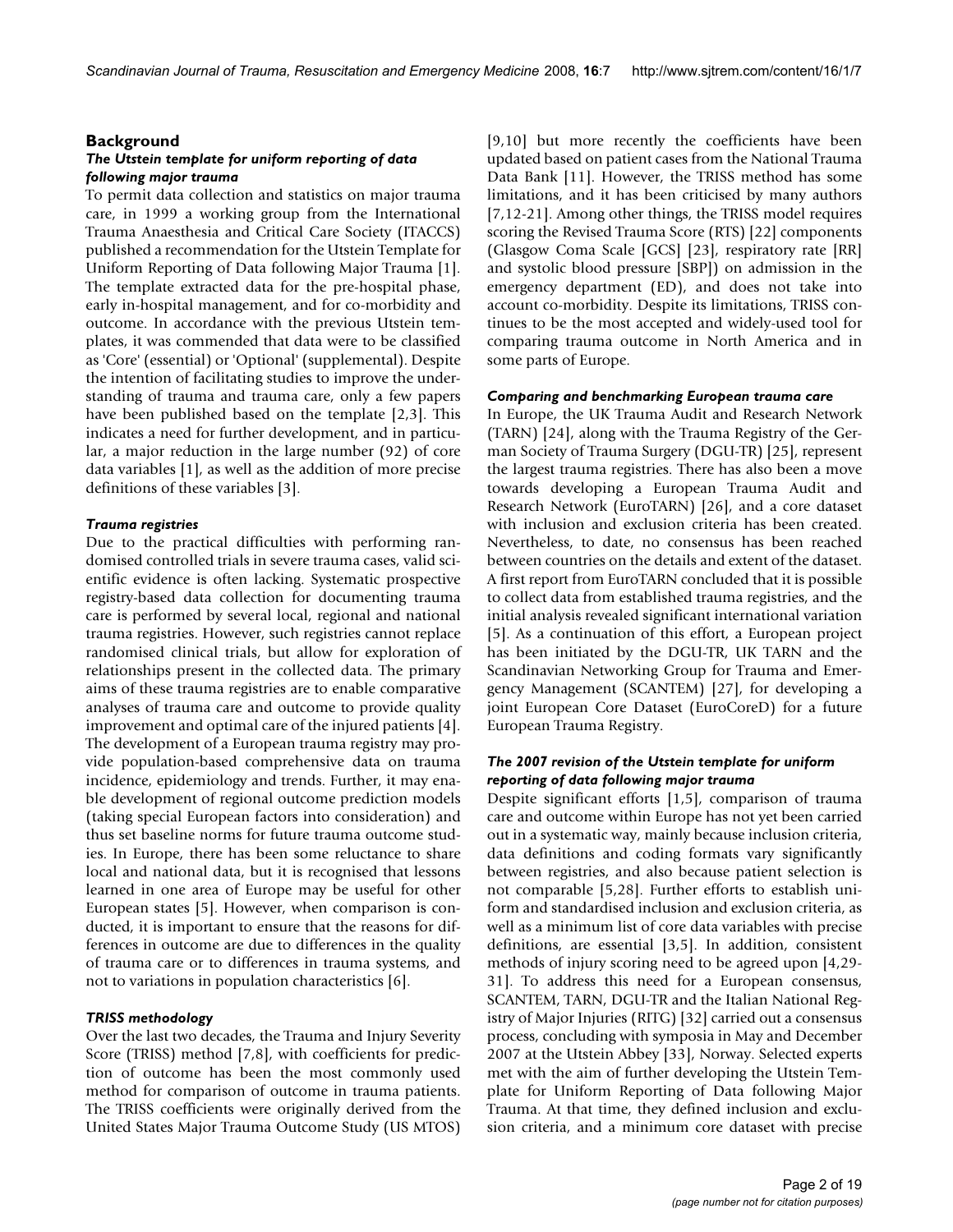definitions. In addition, the aim of the revised template was to develop a standard for comparison of trauma data that was compatible with the large trauma registries in Europe, also adhering to EuroTARN. The template was intended to support the establishment of a European Trauma Registry, promote further development of a European model for outcome prediction and allow European and international trauma auditing and benchmarking.

## **Methods**

This revision of the Utstein template is based on a nominal group technique (NGT) process [34,35] modified to fit the purpose. For participation in the NGT process, a European expert panel was selected.

# *The expert panel*

The expert panel was comprised of those individuals who were central to developing and managing the largest European trauma registries; the panel included clinicians, database managers and epidemiology experts.

# *Data variable definition*

A data variable should be unambiguously defined (with no misinterpretations) and reasonably simple to register. To meet this requirement, a data variable dictionary should contain information on 'data point number,' 'data point name,' 'descriptive field name,' 'type of data,' 'data point category/value,' 'definition of data point,' 'source of data information' and 'coding guidance.' We based recommended guidelines for data variable definitions on existing trauma registry databases, the Utstein Template for Uniform Reporting of Data following Major Trauma [1], the US National Trauma Data Standard (NTDS) [36] and the Injury Surveillance Guidelines from the World Health Organization (WHO) [37].

## *Core data variables*

A registry should differentiate between data variables that absolutely need to be collected (core data) and the type of additional data that may be desirable (optional data) [1,37]. The current revision focuses on core data that are considered to be essential for documentation and reporting. We divided the core data into three groups ('Predictive Model,' 'System Characteristic Descriptors' and 'Process Mapping Variables') based on the role of the data variable in a registry.

## *Predictive model*

The predictive model is composed of patient and injury severity variables that are considered to be important for outcome prediction. Predictive models are not determinative; rather, they provide the probability of an outcome for a given patient [38]. Complex models, such as Abbreviated Injury Scale (AIS) [39] derivatives and the RTS, are often used to create such predictive models [38]. Experience from the German and UK trauma registries suggests that there may be better data variables to include in a predictive model than those traditionally used in the TRISS methodology [24,40-42].

## *System characteristic descriptors*

Data variables in the System Characteristic Descriptor group describe trauma systems. Within Europe, there are large differences in philosophies and structures of trauma care systems, and these data variables should indicate key differences between systems and permit comparisons of the effect of system structure on outcomes.

## *Process mapping variables*

Process mapping variables are intended to describe trauma care at an individual trauma centre (e.g., what happens to a patient after a major trauma); these are used for documentation of the patient journey, care process and care activities.

## *Specific premises*

At present, many trauma registries have difficulty in obtaining data for patients from all involved hospitals when patients are transferred between them; therefore, the expert panel based their consensus on the premise that the core dataset was intended to cover the main hospital where a patient is treated. However, the expert group recommended that all trauma registries develop methods to track patients through the trauma system and that both the primary (local) trauma hospital and the referral trauma hospital record the same set of core data variables. The introduction of a core outcome data variable will secure that the overall effect of the entire trauma system can be measured, even if part of the patient's treatment course is not recorded in detail.

# *The nominal group technique*

The modified NGT process consisted of four steps. First, each expert was supplied with necessary background documents (Table 1), and asked to return (by e-mail) proposals for inclusion and exclusion criteria, as well as a maximum of 30 core data variables in a prioritised order. This first proposal was summarised and structured by the coordinators (KGR, HML), and the collated results were redistributed in the second step for comments and re-prioritisation. The third step consisted of two consensus meetings in which members of the expert panel discussed their views in a structured way and then made conclusions. In the fourth step, the panellists were able to comment on the conclusions by e-mail. To complete the process, a letter of consent was signed by all experts.

# **Results**

The expert panel concluded that a New Injury Severity Score [43] (NISS) > 15 should be used as a single inclu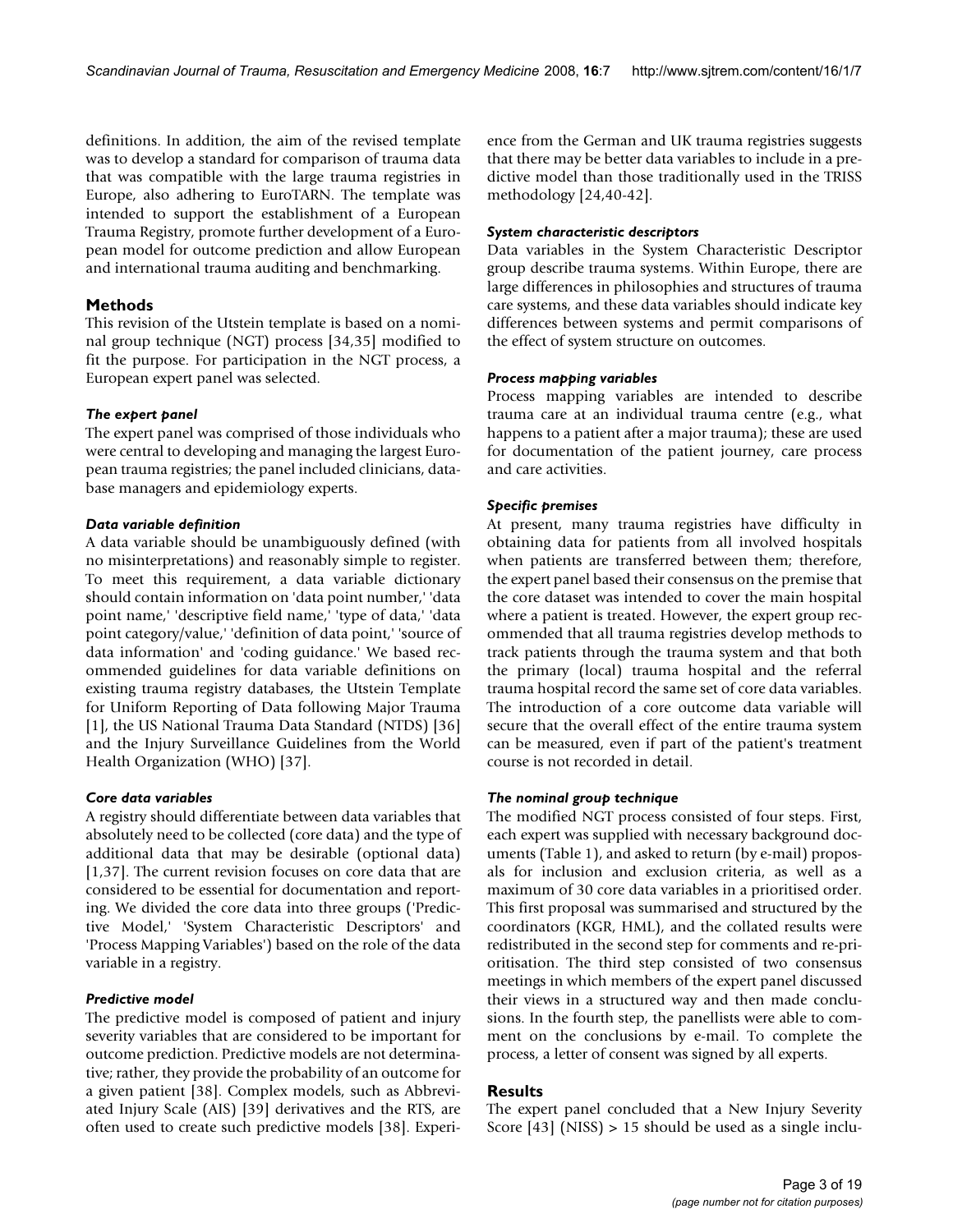**Table 1: Attachments sent to the expert panel prior to the Utstein 2007 meeting.**

| Document name                                                                                                        |  |
|----------------------------------------------------------------------------------------------------------------------|--|
| Dick et al. Recommendations for uniform reporting of data following major trauma – the Utstein style [1].            |  |
| Conclusions from the Utstein symposium on 'Improving Trauma Systems and the Role of Trauma Registries'.              |  |
| Inclusion and exclusion criteria and data points from the European Trauma Audit & Research Network.                  |  |
| The Swedish Trauma Registry Standard (KVITTRA), Data Dictionary.                                                     |  |
| The Norwegian National Trauma Registry, Data Dictionary.                                                             |  |
| American College of Surgeons, National Trauma Data Bank; National Trauma Data Standard, Data Dictionary v. 1.2 [36]. |  |
| ICD-10, Chapter XX. External causes of morbidity and mortality [61].                                                 |  |
|                                                                                                                      |  |

sion criterion (Table 2). Five exclusion criteria were listed (Table 2), and a total of 35 core data variables (23 in the predictive model group, eight system descriptors and four process mapping variables) were agreed upon (Tables 3, 4 and 5).

# **Discussion on inclusion/exclusion criteria and core data variables**

#### *Inclusion criteria*

NISS is a modification of the Injury Severity Score (ISS) method [43]. ISS is calculated by summing the squares of the highest AIS severity codes in each of the three most severely injured ISS body regions [44]. Hence, ISS will ignore all but the most severe injury in a body region, and often fails to consider worse injuries in other regions of the body [43]. In contrast, NISS is defined as the sum of the square of the three most severe AIS injuries regardless of body region [43]. Several authors have argued for replacing ISS with NISS [43,45-49]. Osler et al. considered NISS to be easier to calculate and more predictive of survival than the ISS method [43], and a recent study by Lavoie et al. confirmed their findings [46]. NISS will be equal to or greater than ISS for any given patient, and it appears to be a more accurate method for rating severely injured patients [49,50]; specifically, this is true for patients with multiple head injuries [46]. The increased number of included patients by choosing NISS > 15 instead of ISS > 15 should be seen as an increase in 'sensitivity' without a loss of 'specificity' of an ideal definition of major trauma. An effort should be made to secure that all patients with a NISS > 15 are included, regardless of whether or not the trauma team was activated prior to or upon the patient's arrival at the hospital, and whether or not the patient was admitted to an intensive care unit.

#### *Exclusion criteria*

Using NISS > 15 as a single inclusion criterion will include some patients that are at high risk of confounding data analysis. To remove such patients from the analysis, a set of exclusion criteria was defined. The expert panel recommended excluding first hospital admissions more than 24 hours after the injury (e.g., prolonged search and rescue missions), patients declared dead before hospital arrival, or those with no signs of life (pupillary response, spontaneous ventilation, presence of carotid pulse, measurable or palpable blood pressure, extremity movement, or cardiac electrical activity) [51] upon hospital arrival and those having no response to hospital resuscitation. In addition, it was recommended that asphyxias, drowning and burns should be excluded (Table 2).

Pre-hospital deaths should be excluded for practical reasons, since in some countries patients declared dead in the pre-hospital setting are transported directly to the morgue; whereas in other countries, they are admitted to hospital. All patients who arrive in the ED with spontane-

| Inclusion criteria | NISS > 15.                                                                                                                                                                                                                                                                                                                                                                                                 |
|--------------------|------------------------------------------------------------------------------------------------------------------------------------------------------------------------------------------------------------------------------------------------------------------------------------------------------------------------------------------------------------------------------------------------------------|
|                    | <b>Exclusion criteria</b> First hospital admission more than 24 hours after injury.<br>Patients declared dead before hospital arrival, or with no signs of life on hospital arrival and no response to hospital<br>resuscitation.<br>Asphyxia.<br>Drowning.<br>Burn patients should be excluded if the burn represents the predominant injury, or if the patient is treated in a specialised<br>burn unit. |

**Table 2: Inclusion and exclusion criteria.**

NISS: New Injury Severity Score [43].

Signs of life: Pupillary response, spontaneous ventilation, presence of carotid pulse, measurable or palpable blood pressure, extremity movement, or cardiac electrical activity [51].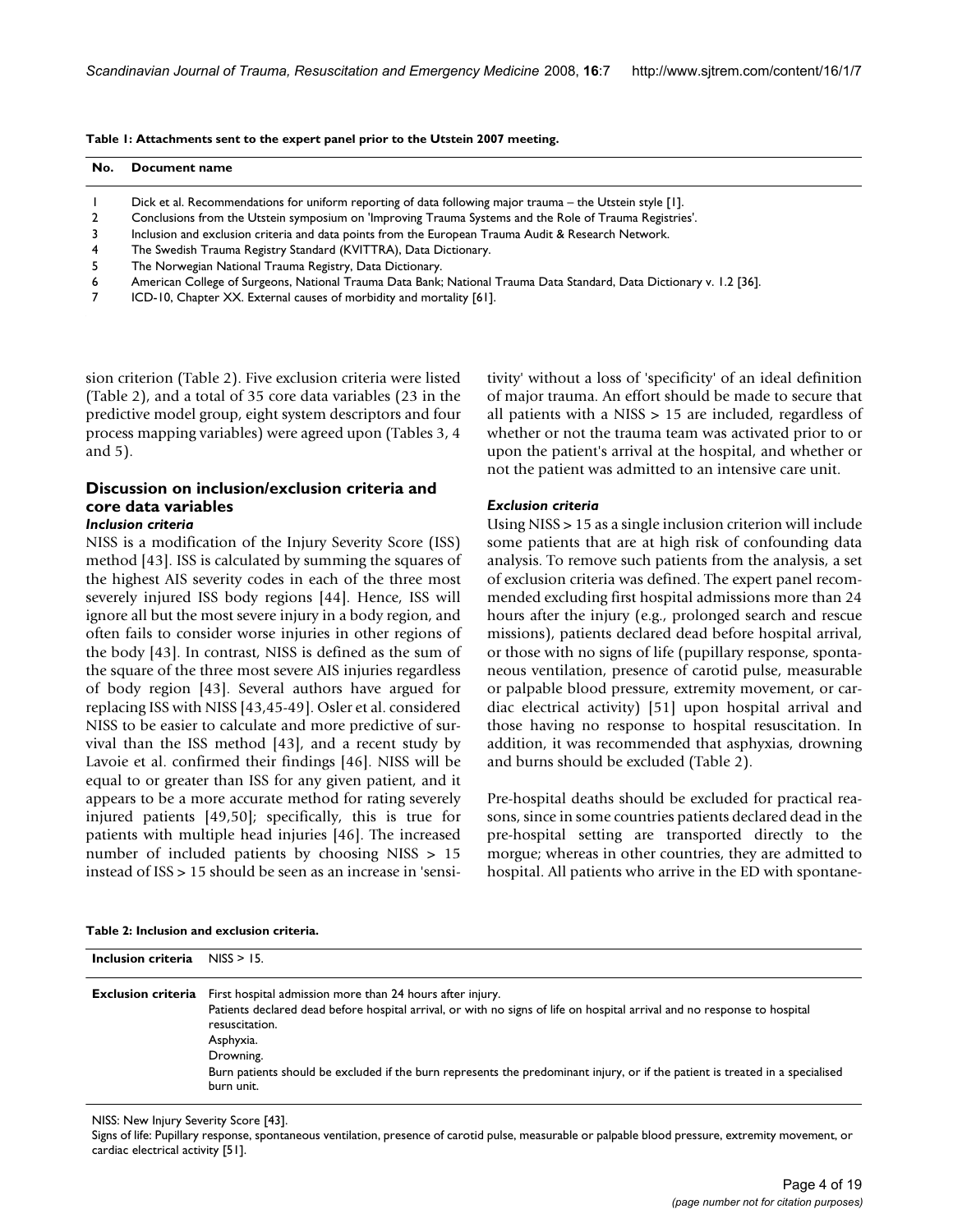|   | Data variable no. Data variable name              | Type of data | Data variable categories or<br>values                                                                                                                                                                                                                                                                                                                                                                                                                                                                                                                                                                                                                                                   | Definition of data variable                                                                                                                               |
|---|---------------------------------------------------|--------------|-----------------------------------------------------------------------------------------------------------------------------------------------------------------------------------------------------------------------------------------------------------------------------------------------------------------------------------------------------------------------------------------------------------------------------------------------------------------------------------------------------------------------------------------------------------------------------------------------------------------------------------------------------------------------------------------|-----------------------------------------------------------------------------------------------------------------------------------------------------------|
|   | Age                                               | Continuous   | Number                                                                                                                                                                                                                                                                                                                                                                                                                                                                                                                                                                                                                                                                                  | The patient's age at the time of injury.                                                                                                                  |
| 2 | Gender                                            | Nominal      | $I =$ Female<br>$2 = Male$<br>$3 =$ Unknown                                                                                                                                                                                                                                                                                                                                                                                                                                                                                                                                                                                                                                             | The patient's gender.                                                                                                                                     |
| 3 | Dominating Type of Injury                         | Nominal      | $I = Blunt$<br>$2 =$ Penetrating<br>$3 =$ Unknown                                                                                                                                                                                                                                                                                                                                                                                                                                                                                                                                                                                                                                       | Indication of the type of injury<br>produced by the trauma.                                                                                               |
| 4 | Mechanism of Injury                               | Nominal      | $I = T \nleftarrow$ : motor vehicle injury<br>(car, pickup truck, van, heavy<br>transport vehicle, bus)<br>2 = Traffic: motorcycle injury<br>$3 =$ Traffic: bicycle injury<br>$4 =$ Traffic: pedestrian<br>$5 =$ Traffic: other<br>(ship, airplane, railway train)<br>$6 =$ Shot by handgun, shotgun,<br>rifle, other firearm of any<br>dimension<br>$7 =$ Stabbed by knife, sword,<br>dagger, other pointed or sharp<br>object<br>8 = Struck or hit by blunt object<br>(tree, tree branch, bar, stone,<br>human body part, metal, other)<br>$9 =$ Low energy fall<br>(fall at the same level)<br>$10 =$ High energy fall<br>(fall from a higher level)<br>$II = Other$<br>12 = Unknown | The mechanism (or external factor)<br>that caused the injury event.<br>The cut-off level for a fall should be<br>defined as the person's height.          |
| 5 | Intention of injury                               | Nominal      | $I = Accident (unintentional)$<br>$2 = Self-inflicted$ (suspected<br>suicide, incomplete suicide<br>attempt, or injury attempt)<br>$3 =$ Assault (suspected)<br>$4 =$ Other<br>$5 =$ Unknown                                                                                                                                                                                                                                                                                                                                                                                                                                                                                            | Information about the role of human<br>intent in the occurrence of an injury,<br>primarily determined by the incident<br>and not by the resulting injury. |
| 6 | Pre-injury ASA-PS<br><b>Classification System</b> | Ordinal      | $I = A$ normal healthy patient<br>$2 = A$ patient with mild systemic<br>disease<br>$3 = A$ patient with severe<br>systemic disease<br>$4 = A$ patient with severe<br>systemic disease that is a constant<br>threat to life<br>$5 = A$ moribund patient who is<br>not expected to survive without<br>the operation<br>$6 = A$ declared brain-dead patient<br>whose organs are being removed<br>for donor purposes<br>7 = Unknown                                                                                                                                                                                                                                                         | The pre-injury co-morbidity existing<br>before the incident. Derangements<br>resulting from the injury should not be<br>considered.                       |
| 7 | Pre-hospital cardiac arrest                       | Nominal      | $I = No$<br>$2 = Yes$                                                                                                                                                                                                                                                                                                                                                                                                                                                                                                                                                                                                                                                                   | Did the patient suffer an injury-related<br>pre-hospital cardiac arrest?                                                                                  |

3 = Unknown

#### **Table 3: Predictive model variables.**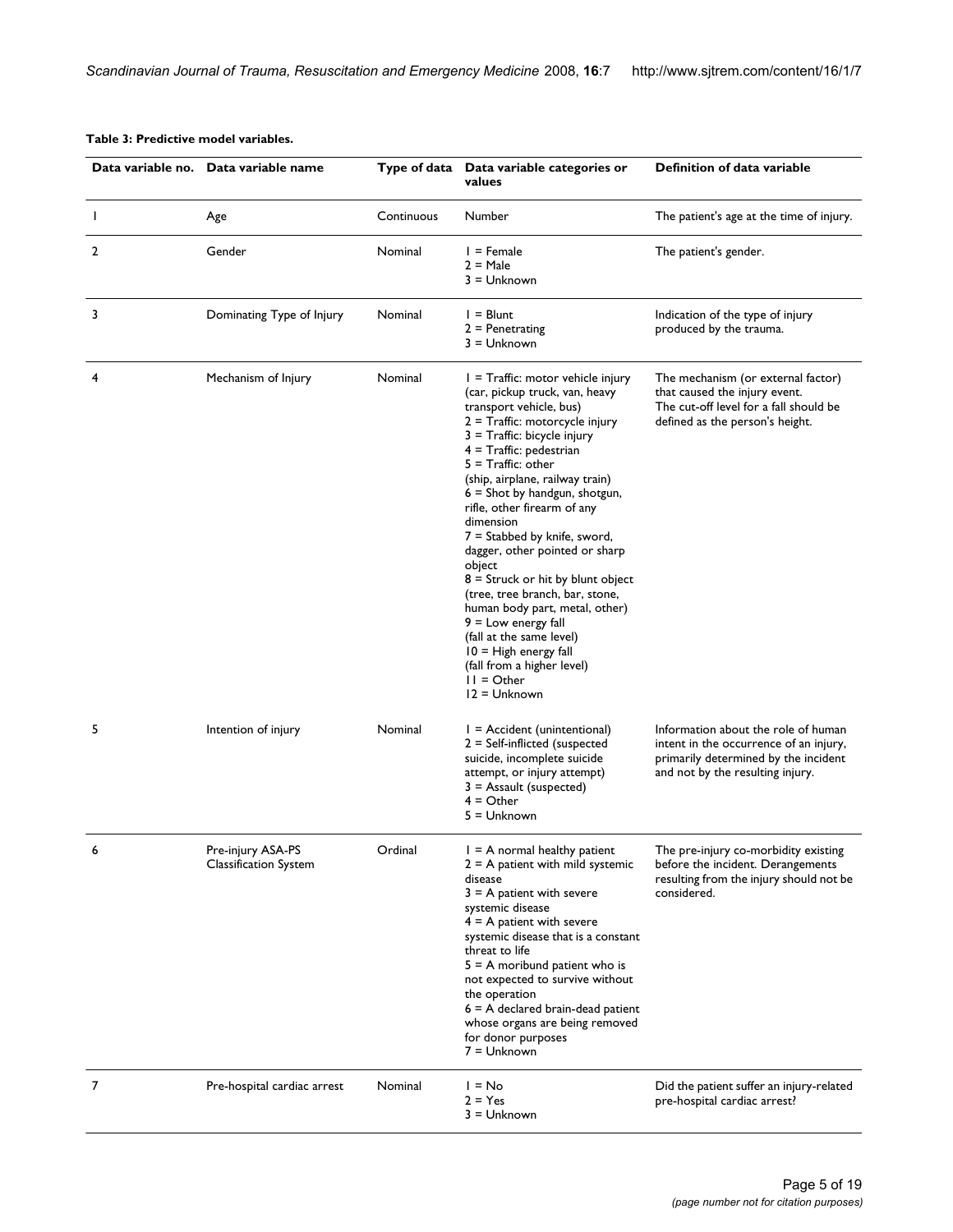| 8               | Glasgow Coma Scale (GCS)<br>upon arrival of EMS personnel<br>at scene      | Ordinal<br>Number |                                                                                                                                                                                                                           | First recorded pre-interventional GCS<br>upon arrival at scene of medical<br>personnel trained to assess.                    |
|-----------------|----------------------------------------------------------------------------|-------------------|---------------------------------------------------------------------------------------------------------------------------------------------------------------------------------------------------------------------------|------------------------------------------------------------------------------------------------------------------------------|
| 9               | GCS motor component upon<br>arrival of EMS personnel at<br>scene           | Ordinal           | $6 =$ Obeys commands/appropriate<br>response to pain<br>$5 =$ Localising pain<br>$4 = Withdrawal from pain$<br>3 = Flexion to pain (decorticate)<br>2 = Extension to pain<br>(decerebrate)<br>$I = No$ motor response     | First recorded pre-interventional GCS<br>motor component upon arrival at<br>scene of medical personnel trained to<br>assess. |
| 10              | GCS upon arrival in ED/<br>hospital                                        | Ordinal           | Number                                                                                                                                                                                                                    | First recorded GCS upon arrival in the<br>ED/hospital.                                                                       |
| Ш               | GCS motor component upon<br>arrival in ED/hospital                         | Ordinal           | $6 =$ Obeys commands/appropriate<br>response to pain<br>$5 =$ Localising pain<br>$4 = Withdrawal from pain$<br>$3$ = Flexion to pain (decorticate)<br>$2$ = Extension to pain<br>(decerebrate)<br>$I = No$ motor response | Fist recorded GCS motor component<br>upon arrival in the ED/hospital.                                                        |
| 12a             | Systolic Blood Pressure (SBP)<br>upon arrival of EMS personnel<br>at scene | Continuous        | Number                                                                                                                                                                                                                    | First recorded SBP upon arrival at<br>scene of medical personnel trained to<br>assess.                                       |
| 12 <sub>b</sub> | $SBP - clinical category - upon$<br>arrival of EMS personnel at<br>scene   | Ordinal           | $RTS$ 4 = $>$ 89 ("good radial pulse")<br>RTS 3 = 76–89<br>("weak radial pulse")<br>RTS $2 = 50-75$ ("femoral pulse")<br>RTS $I = I-49$<br>("only carotid pulse")<br>RTS $0 = 0$ ("no carotid pulse")                     | First recorded SBP upon arrival at<br>scene of medical person trained to<br>assess.                                          |
| 13a             | SBP upon arrival in ED/<br>hospital                                        | Continuous        | Number                                                                                                                                                                                                                    | First recorded SBP upon arrival in the<br>ED/hospital.                                                                       |
| 13 <sub>b</sub> | $SBP - clinical category - upon$<br>arrival in ED/hospital                 | Ordinal           | $RTS$ 4 = $>$ 89 ("good radial pulse")<br>RTS 3 = 76–89<br>("weak radial pulse")<br>RTS 2 = 50-75 ("femoral pulse")<br>RTS I = 1–49<br>("only carotid pulse")<br>RTS $0 = 0$ ("no carotid pulse")                         | First recorded SBP upon arrival in the<br>ED/hospital.                                                                       |
| 14a             | Respiratory Rate (RR) upon<br>arrival of EMS personnel at<br>scene         | Continuous        | Number                                                                                                                                                                                                                    | First recorded RR upon arrival at<br>scene of medical personnel trained to<br>assess.                                        |
| l 4b            | RR - clinical category - upon<br>arrival of EMS personnel at<br>scene      | Ordinal           | RTS $4 = 10-29$ ("normal")<br>RTS $3 = 29$ ("fast")<br>RTS $2 = 6 - 9$ ("slow")<br>RTS $I = I - 5$ ("gasp")<br>RTS $0 = 0$ ("no respiration")                                                                             | First recorded RR upon arrival at<br>scene of medical personnel trained to<br>assess.                                        |
| 15a             | RR upon arrival in ED/hospital Continuous                                  |                   | Number                                                                                                                                                                                                                    | First recorded RR upon arrival in the<br>ED/hospital.                                                                        |
| 15b             | $RR$ – clinical category – upon<br>arrival in ED/hospital                  | Ordinal           | RTS $4 = 10-29$ ("normal")<br>RTS $3 = 29$ ("fast")<br>RTS $2 = 6 - 9$ ("slow")<br>RTS $I = I - 5$ ("gasp")                                                                                                               | First recorded RR on arrival in the<br>ED/hospital.                                                                          |

RTS 0 = 0 ("no respiration")

# **Table 3: Predictive model variables.** *(Continued)*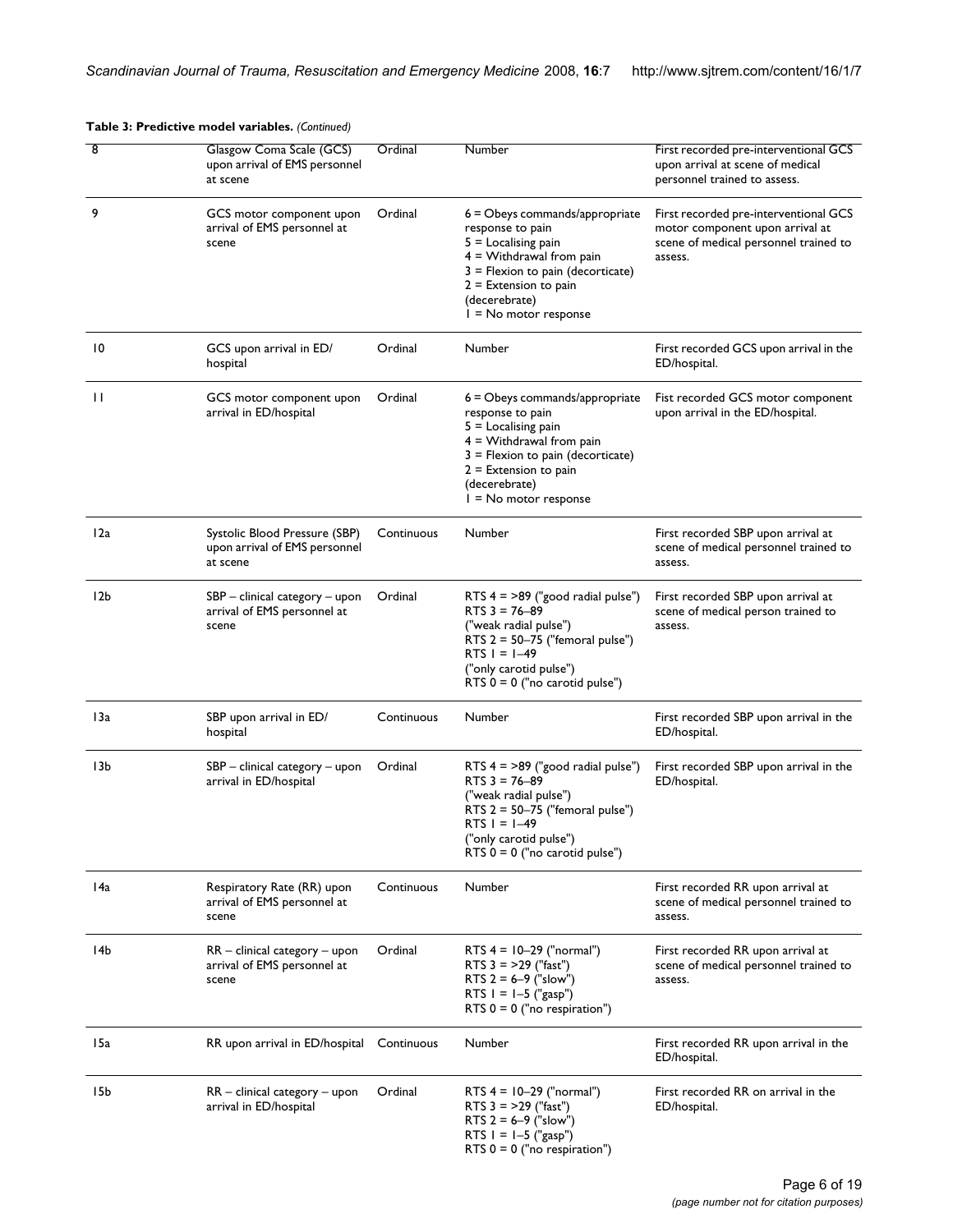| 16 | <b>Arterial Base Excess</b>                                | Continuous | Number                                                                                                                                                                                                                                             | First measured arterial base excess<br>after arrival in the hospital.                                                                                                                                                                                                                     |
|----|------------------------------------------------------------|------------|----------------------------------------------------------------------------------------------------------------------------------------------------------------------------------------------------------------------------------------------------|-------------------------------------------------------------------------------------------------------------------------------------------------------------------------------------------------------------------------------------------------------------------------------------------|
| 17 | Coagulation: INR                                           | Continuous | Number                                                                                                                                                                                                                                             | Use the first measured INR within the<br>first hour after hospital arrival.                                                                                                                                                                                                               |
| 18 | Number of days on ventilator                               | Continuous | Number                                                                                                                                                                                                                                             | The total number of patient days<br>spent on a mechanical ventilator<br>(including all episodes).<br>Record in full day increments with any<br>partial day listed as a full day.                                                                                                          |
| 19 | Length of stay in main hospital<br>treating the patient    | Continuous | Number                                                                                                                                                                                                                                             | Calculate 'Date of discharge' minus<br>'Date of admission' from the reporting<br>hospital.                                                                                                                                                                                                |
| 20 | Discharge destination                                      | Nominal    | $I =$ Home<br>$2 =$ Rehabilitation<br>$3 =$ Morgue<br>$4 =$ Another CCU<br>(higher treatment level)<br>5 = Another intermediate or low<br>care somatic hospital ward<br>$6 =$ Other<br>7 = Unknown                                                 | The patient's destination after end of<br>acute care in the main hospital treating<br>the patient.<br>$CCU = critical care unit.$                                                                                                                                                         |
| 21 | Glasgow Outcome Scale – at<br>discharge from main hospital | Ordinal    | $5 = Good Recovery$<br>$4$ = Moderate Disability<br>(Disabled but independent)<br>3 = Severe Disability (Conscious<br>but disabled; depends upon<br>others)<br>$2$ = Persistent vegetative state<br>(unresponsive)<br>$I = Death$<br>$0 =$ Unknown | Glasgow Outcome Scale score at<br>discharge from main hospital.                                                                                                                                                                                                                           |
| 22 | Survival status                                            | Nominal    | $I = Dead$<br>$2 =$ Alive<br>$3 =$ Unknown                                                                                                                                                                                                         | Alive or dead 30 days after injury.                                                                                                                                                                                                                                                       |
| 23 | Abbreviated Injury Scale (AIS)                             | Ordinal    | Number                                                                                                                                                                                                                                             | The AIS severity codes that reflect the<br>patient's injuries.<br>All injuries should be listed, even<br>duplicated codes (e.g., bilateral<br>femoral fractures, multiple spine<br>fractures). The edition of the AIS<br>coding dictionary should be indexed;<br>AIS 2005 is recommended. |

# **Table 3: Predictive model variables.** *(Continued)*

ASA-PS: American Society of Anesthesiologists Physical Status [65].

ED: Emergency Department. EMS: Emergency Medical Services.

INR: International Normalized Ratio.

RTS: Revised Trauma Score [22].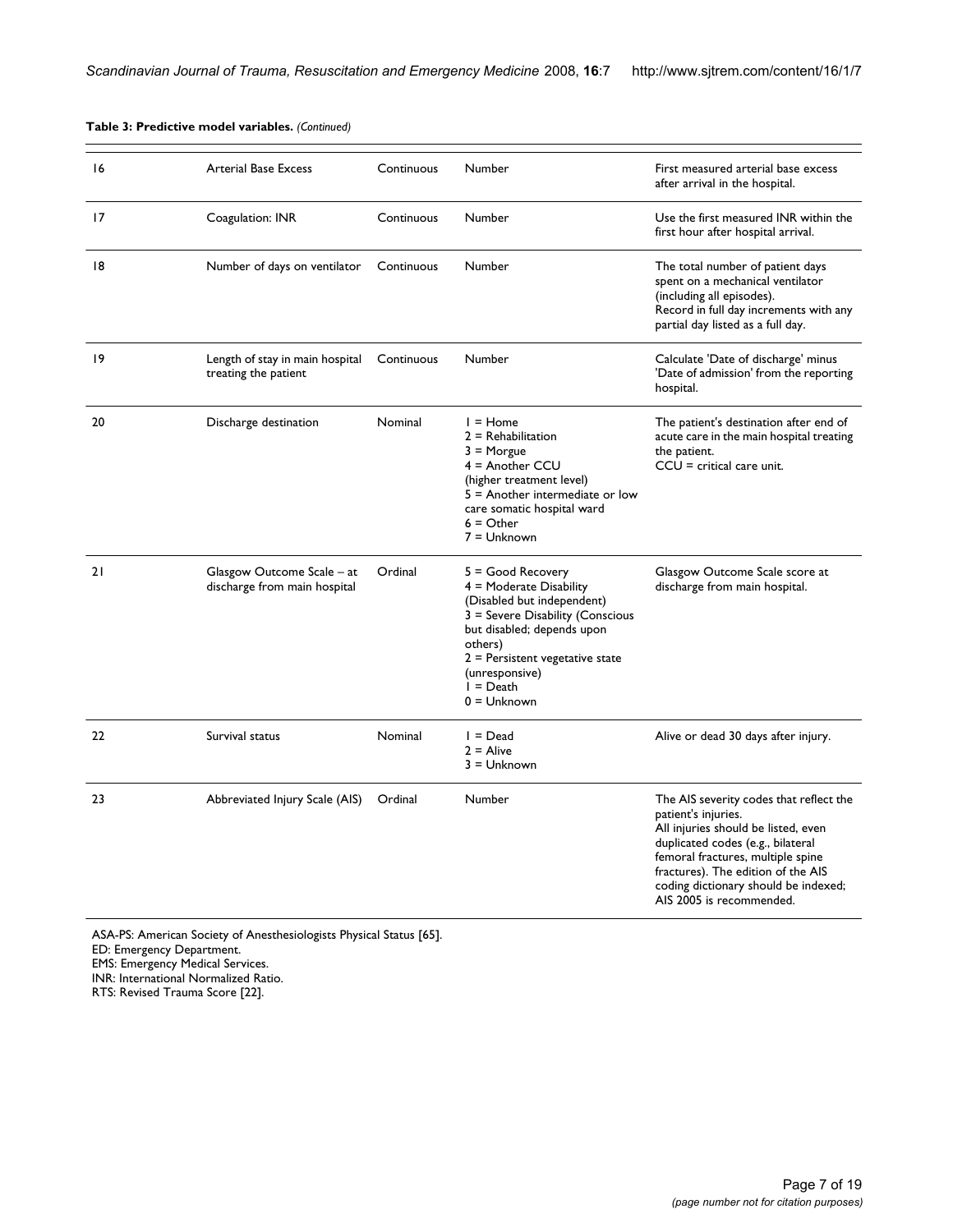| Data variable no. | Data variable name                            | Type of data | Data variable categories or<br>values                                                                                                                                                                                                                                                                                                                                                                                                                                                                                                                                                                                                 | Definition of data variable                                                                                                                      |
|-------------------|-----------------------------------------------|--------------|---------------------------------------------------------------------------------------------------------------------------------------------------------------------------------------------------------------------------------------------------------------------------------------------------------------------------------------------------------------------------------------------------------------------------------------------------------------------------------------------------------------------------------------------------------------------------------------------------------------------------------------|--------------------------------------------------------------------------------------------------------------------------------------------------|
| 24                | Time from alarm to<br>hospital arrival        | Continuous   | HH:MM                                                                                                                                                                                                                                                                                                                                                                                                                                                                                                                                                                                                                                 | The time between when the alarm call is<br>answered (at the emergency call centre)<br>and when the patient arrives at the<br>reporting hospital. |
| 25                | Highest level of<br>prehospital care provider | Ordinal      | I = Level I. No Field Care<br>$2$ = Level II. Basic Life Support<br>3 = Level III. Advanced Life<br>Support, No Physician Present<br>$4 =$ Level IV. Advanced Life<br>Support On-Scene, Physician Field<br>Care<br>$5 =$ Other<br>$6 =$ Unknown                                                                                                                                                                                                                                                                                                                                                                                       | The highest available level of competence<br>of the pre-hospital care providers<br>involved in the care of the injured patient.                  |
| 26a               | Pre-hospital intubation                       | Nominal      | $I = No$<br>$2 = Yes$<br>$3 =$ Unknown                                                                                                                                                                                                                                                                                                                                                                                                                                                                                                                                                                                                | Was the patient intubated before arrival<br>at the hospital?                                                                                     |
| 26 <sub>b</sub>   | Pre-hospital intubation                       | Nominal      | $I = A$ tube in the trachea<br>(orotracheal, nasotracheal, or<br>surgical airway) – drug assisted<br>$2 = A$ supraglottic airway adjunct<br>that prevents speech (such as<br>esophago-tracheal combitube, the<br>laryngeal tube, and various kinds<br>of laryngeal masks)) – drug<br>assisted<br>$3 = A$ tube in the trachea<br>(orotracheal, nasotracheal, or<br>surgical airway) – not drug assisted<br>$4 = A$ supraglottic airway adjunct<br>that prevents speech (such as<br>esophago-tracheal combitube, the<br>laryngeal tube, and various kinds<br>of laryngeal masks) – not drug<br>assisted<br>$5 =$ Other<br>$6 =$ Unknown | Type of pre-hospital intubation.<br>Drug assisted $=$ anaesthesia,<br>neuromuscular blocking drugs, and deep<br>sedation.                        |
| 27                | Type of transportation                        | Nominal      | $I =$ Ground ambulance<br>$2$ = Helicopter ambulance<br>$3 =$ Fixed-wing ambulance<br>$4$ = Private/public vehicle<br>$5 = Walk-in$<br>$6 =$ Police<br>$7 =$ Other<br>8 = Unknown                                                                                                                                                                                                                                                                                                                                                                                                                                                     | Type of transportation delivering the<br>patient to the hospital.                                                                                |

#### **Table 4: System characteristic descriptors.**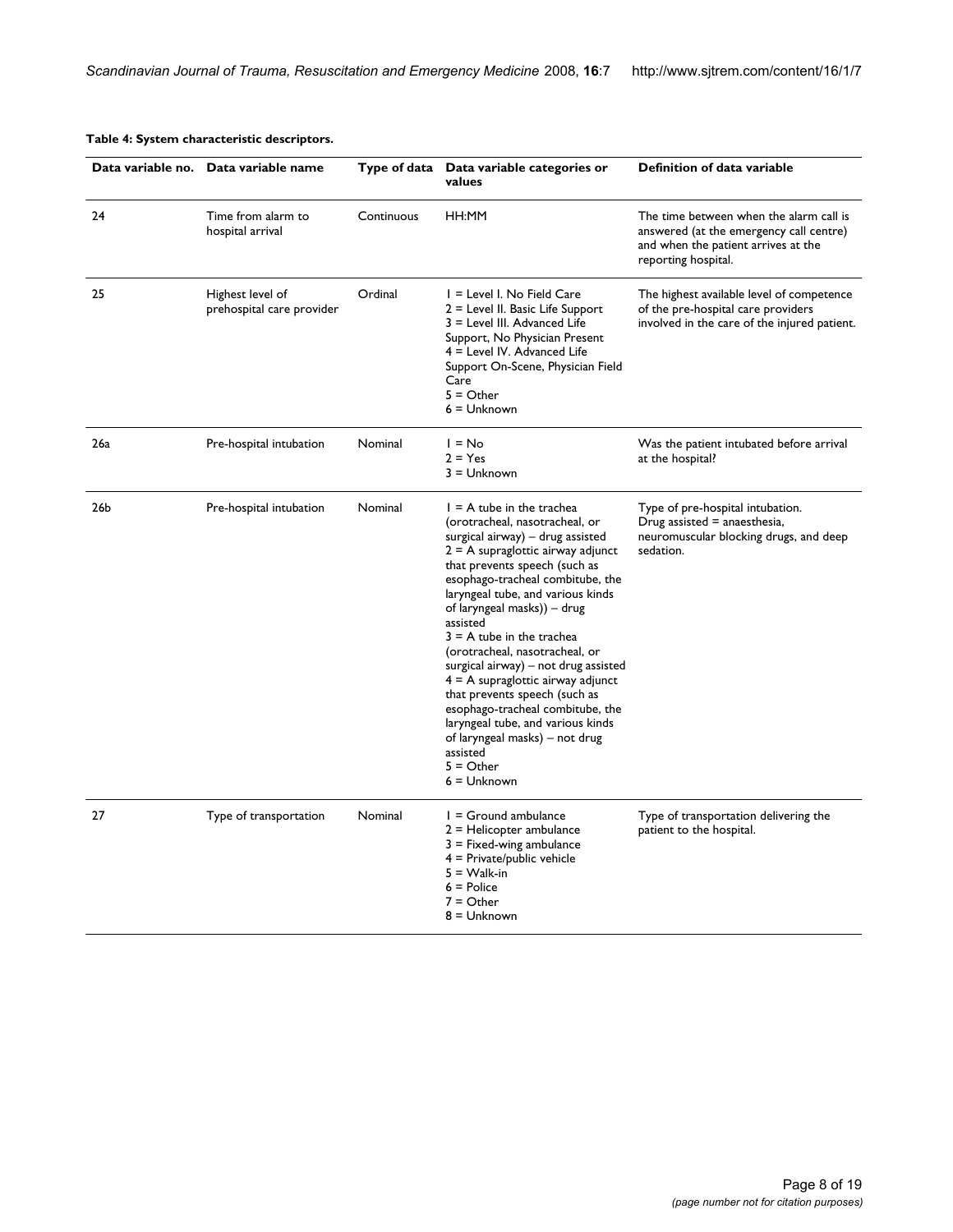#### **Table 4: System characteristic descriptors.** *(Continued)*

| 28 | Type of first key<br>emergency intervention | Nominal | $I =$ Damage control thoracotomy<br>- (any emergency or urgent<br>thoracotomy performed for<br>bleeding or suspected bleeding<br>into the chest, but excluding<br>simple thoracic tube drainage)<br>$2$ = Damage control laparotomy $-$<br>(any emergency or urgent<br>laparotomy performed for<br>bleeding or suspected bleeding<br>into the abdomen, including<br>bleeding from the aorta)<br>$3$ = Extraperitoneal pelvic packing<br>$4 =$ Limb revascularisation<br>(Arterial injury necessitating<br>vascular surgery or interventional<br>radiology, including all<br>interventions for pulseless limb,<br>decreased perfusion and intimal<br>arterial injuries)<br>$5 =$ Interventional radiology<br>(Angiographic embolisation; Stent;<br>Stent-graft placement – excluding<br>limb revascularisations which are<br>classified as 4)<br>$6 =$ Craniotomy<br>$7 =$ Intracranial pressure (ICP)<br>device insertion (excluding cases<br>were the ICP device was inserted<br>as part of a craniotomy which are<br>classified as 6) | The first key emergency intervention<br>performed for the treatment and<br>stabilisation of the patient's injuries. |
|----|---------------------------------------------|---------|-----------------------------------------------------------------------------------------------------------------------------------------------------------------------------------------------------------------------------------------------------------------------------------------------------------------------------------------------------------------------------------------------------------------------------------------------------------------------------------------------------------------------------------------------------------------------------------------------------------------------------------------------------------------------------------------------------------------------------------------------------------------------------------------------------------------------------------------------------------------------------------------------------------------------------------------------------------------------------------------------------------------------------------------|---------------------------------------------------------------------------------------------------------------------|
| 29 | Activation of the trauma<br>team            | Nominal | $I = No$<br>$2 = Yes$<br>$3 =$ Unknown                                                                                                                                                                                                                                                                                                                                                                                                                                                                                                                                                                                                                                                                                                                                                                                                                                                                                                                                                                                                  | Was the patient met by an activation of<br>the trauma team prior to or upon arrival<br>at the hospital?             |
| 30 | Inter-hospital transfer                     | Nominal | $I = No$<br>$2 = Yes - Transferred IN to the$<br>reporting hospital<br>$3 = Yes - Transfer OUT of the$<br>reporting hospital<br>$4 = Yes - Transferred both IN and$<br>OUT of the reporting hospital<br>5 = Unknown                                                                                                                                                                                                                                                                                                                                                                                                                                                                                                                                                                                                                                                                                                                                                                                                                     | Was the patient transferred from/to<br>another hospital for acute treatment?                                        |
| 31 | Highest level of in-hospital<br>care        | Ordinal | 1 = Emergency Department<br>$2 = General Ward$<br>$3 =$ Operation Theatre<br>4 = High Dependency Unit<br>5 = Critical Care Unit<br>(definition based on nurse to<br>patient ratio)<br>6 = Unknown                                                                                                                                                                                                                                                                                                                                                                                                                                                                                                                                                                                                                                                                                                                                                                                                                                       | The highest level of care in the main<br>hospital.                                                                  |

ous circulation should be included, even if they have had a period of cardiac arrest before being admitted or if they die in the ED.

Asphyxia, drowning and burns are sufficiently different from blunt and penetrating injuries to require other datasets, and need to be considered separately. The UK National Burn Injury Database [52] is currently in use specifically for this purpose. Although the AIS 2005 edition has codes for asphyxia and drowning, such injuries were not included in earlier AIS editions, making comparisons across versions more difficult. In some (but not all) countries, major burn patients are sent to dedicated burn unit hospitals, thereby confounding comparisons. Burn patients should be excluded if the burn represents the predominant injury, or if a patient is treated in a specialised burn unit. In such patients, outcome is determined by factors other than those suggested in this paper. Including burn patients will not represent a sufficient number of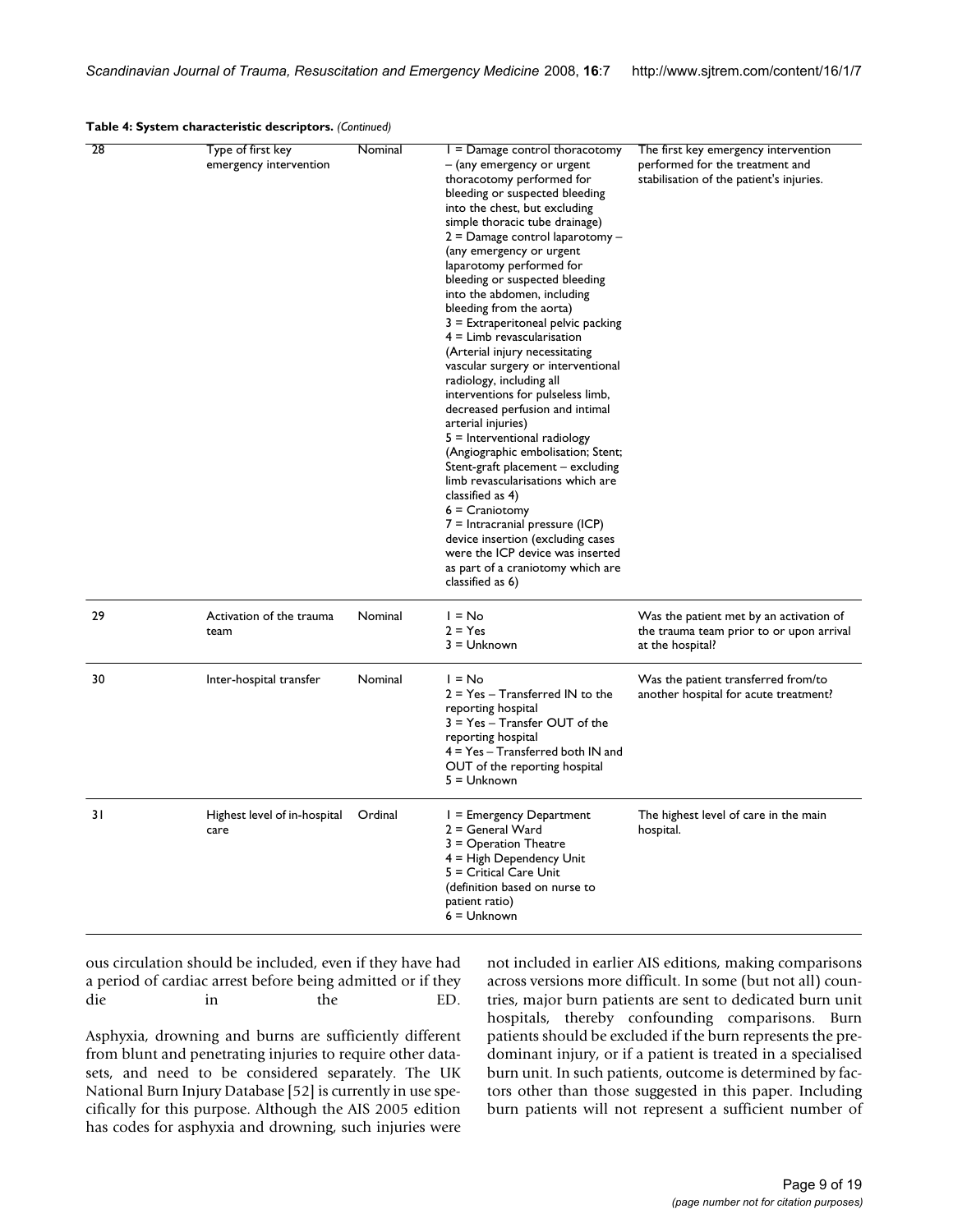#### **Table 5: Process mapping variables.**

|    | Data variable no. Data variable name            | Type of data | Data variable categories<br>or values | Definition of data variable                                                                                                                                                                                                                                      |
|----|-------------------------------------------------|--------------|---------------------------------------|------------------------------------------------------------------------------------------------------------------------------------------------------------------------------------------------------------------------------------------------------------------|
| 32 | Time from alarm to arrival at<br>scene          | Continuous   | HH:MM                                 | The time from when the emergency call is<br>answered (at the emergency call centre) until<br>the first medical provider (at least the<br>equivalent of EMT's) arrives at the patient.                                                                            |
| 33 | Time until normal arterial<br>base excess       | Continuous   | HH:MM                                 | The time from first measured arterial base<br>excess at hospital admission until first<br>measured arterial base excess within normal<br>range.<br>Reference range for base excess: $\pm$ 3 mmol/l.                                                              |
| 34 | Time to first CT scan                           | Continuous   | HH:MM                                 | The time from hospital admission until the<br>time marked on the first CT scan image.                                                                                                                                                                            |
| 35 | Time until first key<br>emergency interventions | Continuous   | HH:MM                                 | The time from hospital admission until the<br>FIRST emergency intervention.<br>Record the time from hospital admission until<br>the time of FIRST knife to skin is performed.<br>Consider only the emergency interventions<br>listed in data variable number 28. |

CT: Computed Tomography.

EMT: Emergency Medical Technician.

patients to report on; hence, burn-related injuries will add little power to the predictive model.

#### *Predictive model variables*

Age is an independent predictor of survival after trauma [53,54]. While the original TRISS model operates with only two age categories, current predictive models utilise different age groups, and we therefore recommend reporting the patient's nominal age (continuous) at the time of injury, in years without decimals, and always rounding down. Patients under one year of age should be reported with one decimal number (e.g., six months is 0.5).

Gender is recommended as a core data, since some studies have reported no association between gender and mortality after traumatic injury [55]; whereas others have found age-specific associations between male gender and outcome [56-58].

An evaluation of type of injury (blunt versus penetrating trauma) is useful for determining which patients are candidates for surgical haemostasis [59], and is essential in the TRISS model [8]. The previous Utstein document recommended that for cases involving both blunt and penetrating injuries, the predominant type of injury should be recorded [1]. The expert panel defined the dominating injury as the one with the highest AIS score. In the rare event of a patient having both blunt and penetrating traumas with the same AIS severity score, penetrating trauma is defined as the predominant injury.

The significance of the mechanism of injury (MOI) in prediction of trauma and outcome is, to a large extent, undetermined [60]. The MOI should be of value for epidemiology or subgroup analysis, and should be described in categories with reasonable prevalence rates. The International Classification of Diseases, 10th revision (ICD-10) [61], chapter XX, External causes of morbidity and mortality (V01-Y98), was initially examined for the purpose of the template; however, it was found to be too detailed, with too many injury codes. Therefore, the expert panel developed a reduced set of categories, which should make data collection easier. The set still enables the analysis of important subgroups, and since it is compatible with the ICD-10 codes, it will allow future category expansion if required.

In the ICD, most injuries can be grouped into two dimensions: intent and mechanism [62]. 'Intention of injury' provides information about the role of the human intent of an injury. The included list of categories is based on the ICD-10 codes, and is selected by the expert panel since it covers most injury intentions.

The presence of significant co-morbidity represents an independent predictor of mortality after trauma [1,53,63,64], and the expert panel recommends employing the American Society of Anaesthesiologists Physical Status (ASA-PS) classification system [65] for classifying the pre-injury co-morbidity status concretised by selected examples from the Norwegian Society of Anaesthesiology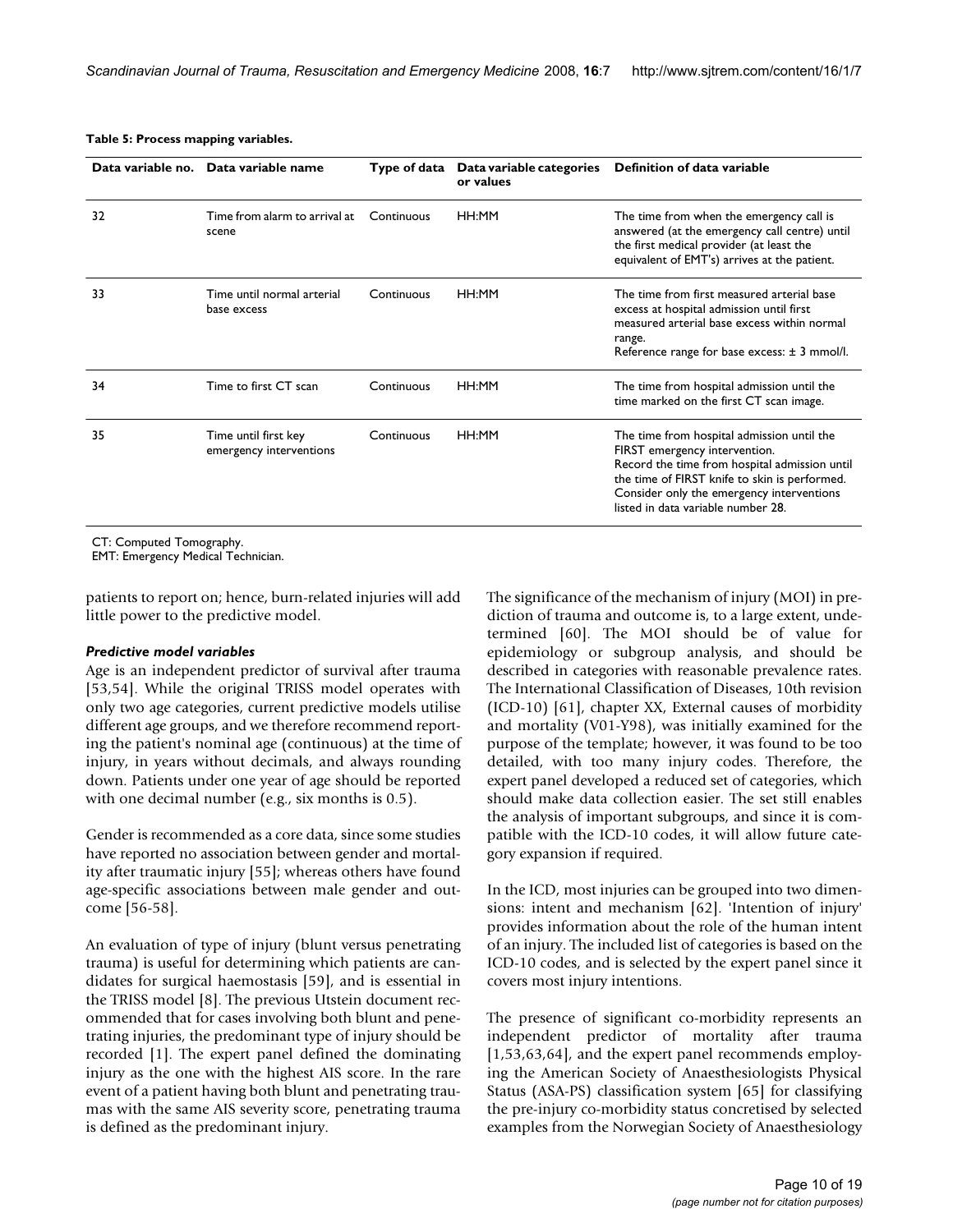[66] (Table 6). The ASA-PS classification system is easy to use and employed daily by anaesthesiologists world-wide. The pre-injury ASA-PS classification system should be used solely to categorise co-morbidity that exists before injury [6]. Skaga et al. found this classification system to be a significant predictor of mortality after trauma, also when adjusting for the variables in the traditional TRISS model [6]. Physiologic derangement resulting from the present injury is not reflected in the pre-injury score, only co-morbidity existing before the incident [6]. The preinjury ASA-PS is not identical to the preoperative or the post-injury ASA score from anaesthesia records.

Pre-hospital cardiac arrest after trauma has dismal outcomes [67-70]; it was therefore chosen as a core data variable.

The panel recommends using raw values (continuous data) of the GCS, SBP, RR, where they are obtainable, and coded values (clinical categories) according to the RTS [22] (Table 7) in those cases missing raw values. In addition, the expert panel recommends recording the first prehospital, pre-interventional GCS, SBP and RR collected by a trained person, as well as the first GCS, SBP and RR upon arrival at the hospital.

For patients intubated before arrival at the hospital, the ED GCS is not attainable, and this could potentially result in large amounts of missing data [18]. For this reasons, the pre-hospital, pre-interventional GCS should be recorded, thus permitting its inclusion in future prediction models. Some studies have shown that the pre-hospital GCS score correlate well with the arrival GCS score [71,72], and that the pre-hospital GCS score is a strong predictor of outcome [73]. A change in the GCS from the field to hospital arrival is highly predictive of outcome [72,74]. In the RTS, GCS carries the greatest weight [22], and the motor component of GCS appears to contain most of the predictive power of the total GCS score [75]. This component needs further assessment, something that may be facilitated by reporting both the pre-hospital preinterventional GCS motor component as well as the first recorded GCS motor component upon arrival in the ED/ hospital.

Chan et al. found that even in the case of normal SBP upon arrival in the ED, out-of-hospital hypotension was a clinical predictor of severe injury [76]; it was also a strong predictor of the need for emergency surgery, according to Lipsky et al. [77]. Others have documented an increased risk of intra-abdominal injury in blunt trauma patients with hypotension in the hospital [78,79]. Franklin et al.

| Table 6: American Society of Anesthesiology Physical Status (ASA-PS) Classification System. |  |  |  |
|---------------------------------------------------------------------------------------------|--|--|--|
|                                                                                             |  |  |  |

| <b>ASA-PSI</b>      | A normal healthy patient.                                                                                                                                                                                                               |
|---------------------|-----------------------------------------------------------------------------------------------------------------------------------------------------------------------------------------------------------------------------------------|
| Guidelines:         | No organic, physiologic, biochemical or psychiatric disturbance. Any disorder is localized, without systemic effects. Smoking <5<br>cigarettes/day.                                                                                     |
| Example:            | Healthy non-smoker, admitted for varicose vein operation.                                                                                                                                                                               |
| ASA-PS <sub>2</sub> | A patient with mild systemic disease.                                                                                                                                                                                                   |
| Guidelines:         | Present pathology might imply specific measures or anaesthesia related precautions. The disturbance(s) might be caused by the<br>condition to be surgically treated or by another pathologic process. Smoking >5 cigarettes/day.        |
| Examples:           | Mild organic heart disease. Uncomplicated diabetes mellitus (type 1 or 2).                                                                                                                                                              |
|                     | Benign hypertension without complications. Healthy patient with trismus.                                                                                                                                                                |
| ASA-PS3             | A patient with severe systemic disease.                                                                                                                                                                                                 |
| Examples:           | Diabetes mellitus with organ complications. Disabling heart disease. Moderate to severe respiratory disease. Angina pectoris.<br>Myocardial infarction >6 months ago.                                                                   |
| <b>ASA-PS4</b>      | A patient with severe systemic disease that is a constant threat to life.                                                                                                                                                               |
| Guidelines:         | The disease is not necessarily related to the condition to be surgically treated, neither is it necessarily improved by the surgical<br>intervention per se.                                                                            |
| Examples:           | Malignant hypertension. Myocardial infarction <6 months ago. Severe liver, kidney, respiratory, or endocrine dysfunction. Manifest<br>cardiac failure. Unstable angina pectoris. Subarachnoid haemorrhage - patient awake or somnolent. |
| <b>ASA-PS 5</b>     | A moribund patient who is not expected to survive without the operation.                                                                                                                                                                |
| Examples:           | Patient in circulatory shock because of ruptured aortic aneurysm. Deeply comatose patient with intracranial haemorrhage.                                                                                                                |
| ASA-PS 6            | A declared brain-dead patient whose organs are being removed for donor purposes.                                                                                                                                                        |

The six ASA-PS headings are from the American Society of Anaesthesiologists [65]. The guidelines and examples were translated from the Norwegian edition [66] by Skaga et al. [6].

For the Utstein Template, the ASA-PS classification system should solely be used to categorise pre-injury comorbidity. Derangements resulting from the injury should not be considered.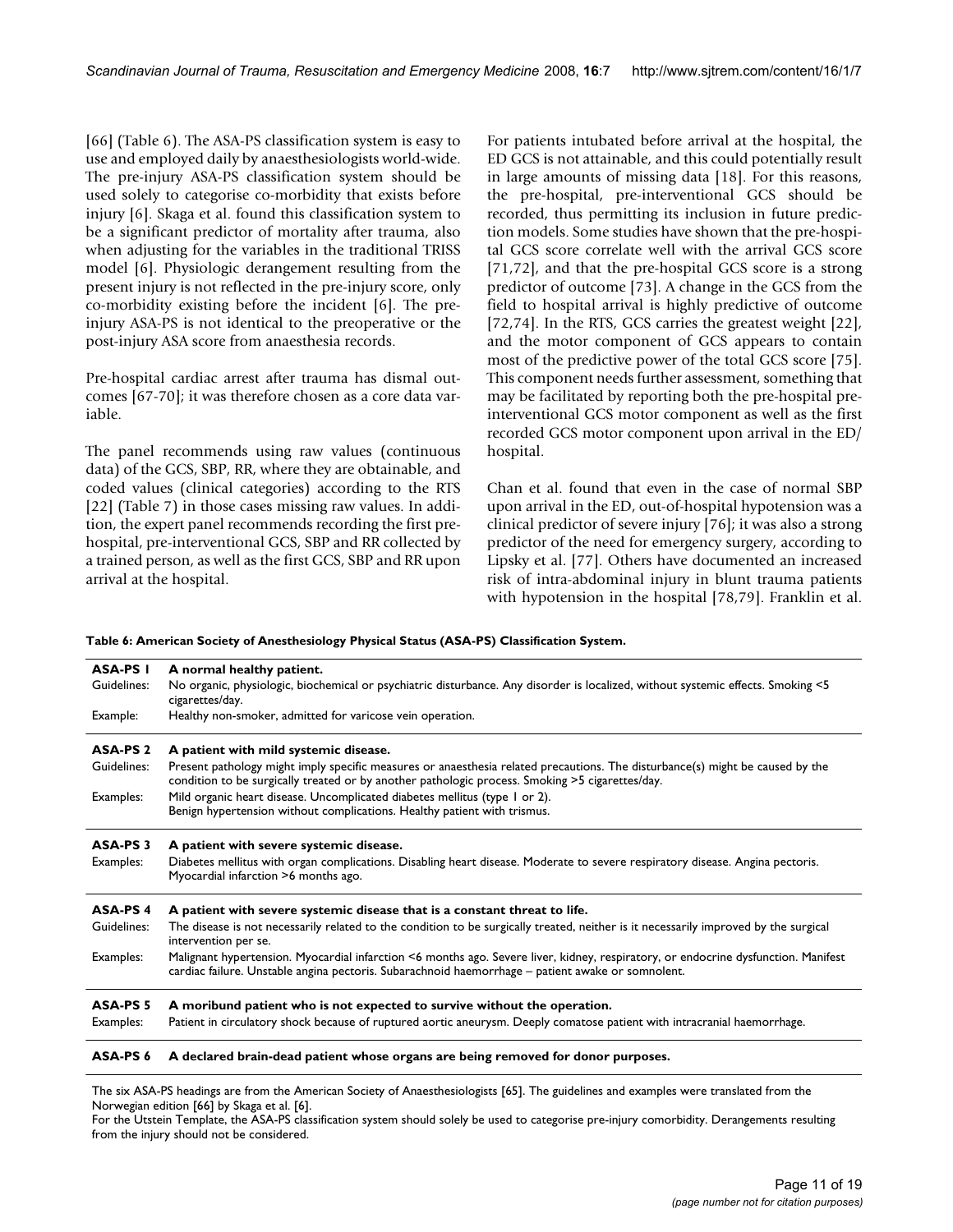| <b>RTS</b> coded values | <b>Respiratory Rate</b> | <b>Systolic Blood Pressure</b> | <b>Glasgow Coma Scale score</b> |
|-------------------------|-------------------------|--------------------------------|---------------------------------|
| 4                       | $10-29$ ("normal")      | >89 ("good radial pulse")      | $13 - 15$                       |
| 3                       | $>29$ ("fast")          | 76–89 ("weak radial pulse")    | $9 - 12$                        |
| 2                       | 6-9 ("slow")            | 50-75 ("femoral pulse")        | $6 - 8$                         |
|                         | $I-5$ ("gasp")          | 1–49 ("only carotid pulse")    | $4 - 5$                         |
| 0                       | 0 ("no respiration")    | 0 ("no carotid pulse")         |                                 |

**Table 7: Revised Trauma Score (RTS) categories with clinical notes.**

This table is based on (but not identical to) the RTS table in reference [22]. The parentheses represent clinical notes that were added by the expert panel.

reported 16% mortality in patients with a period of prehospital hypotension but with stable vital signs on ED presentation, vs. 27% mortality for patients with normal pre-hospital SBP who developed hypotension in the ED [80]. Changes in the SBP values, from the pre-hospital pre-interventional value to the SBP value on hospital arrival, could give valuable information about physiologic derangements.

Missing RR values for patients arriving in the hospital (patients intubated before arrival) is the most common cause of a lack of RTS values [81]. Collecting the pre-hospital, pre-interventional RR as well as allowing the use of coded values instead of precise values may compensate for this [18]. In addition, continued documentation of RR for later determination of its predictive power is highly recommended. Creating alternative predictive models may also necessitate the continuous collection of RR values.

Admission arterial base excess (BE) is a predictor of mortality after trauma [40,82-84]; it is also considered an indicator of haemodynamic instability, high transfusion requirement, and an indicator of metabolic and coagulatory decompensation in trauma patients [40,85]. Other results indicate that arterial BE is a predictor of intraabdominal injury [78,79], and the European guidelines for management of bleeding following major trauma have recommended arterial base deficit as a sensitive test to estimate and monitor the extent of bleeding and shock [59]. Kroezen et al. showed that replacing RTS by base deficit as a measure of physiological disturbance could predict mortality as well as RTS in the TRISS model [86]. The expert panel recommends recording the first arterial BE after arrival in the hospital.

There is a high frequency of established coagulopathy in multiple-injured patients upon their arrival in the ED [87,88]. Coagulation abnormalities presenting early after trauma have been found to be an independent predictor of mortality [87-90], and the prognostic value of measuring coagulation parameters upon ED admission has been documented [89]. The first measured International Normalized Ratio (INR), obtained within the first hour after hospital arrival, was chosen as a core data for measuring coagulation abnormalities.

The term 'intensive care unit' (ICU) is variously defined across the world, and in some referral hospitals, many patients are intubated upon arrival or transferred back to a local hospital while still intubated and ventilated. This makes the calculation of length of stay (LOS) in the ICU difficult. The revised template recommends recording the total number of days spent on a mechanical ventilator, rather than ICU LOS, as a measure of resource consumption. Furthermore, these data permit the use of the concept of ventilator-free days to quantify morbidity after trauma.

As outcome measures, the expert panel suggest hospital LOS, discharge destination, Glasgow Outcome Scale (GOS) [91] score at hospital discharge and 30-day mortality. The GOS contains information about morbidity, and this data collection represents an increased focus on information regarding morbidity. In the original US MTOS, "end of acute care" was used as an outcome measure [9]; however, 30-day mortality is considered to be a more fixed endpoint than "end of acute care/hospital discharge" or "end of somatic care," which will vary depending on the transfer and rehabilitation policies of an individual system [92]. Using 30-day mortality is consistent with the previous Utstein recommendations [1]. Death occurring later than 30 days after injury is more likely to be caused by other conditions, such as pre-existing disease [81]. An analysis of 69,650 patient admissions from the TARN showed that 4.8% of the patients died within 93 days of admission [41]. Of these, only 9% died later than 30 days after admission; these were mainly patients with a low ISS  $(< 9)$  and aged  $> 65$  years. In a Scandinavian trauma registry, 4.6% of the deaths occurred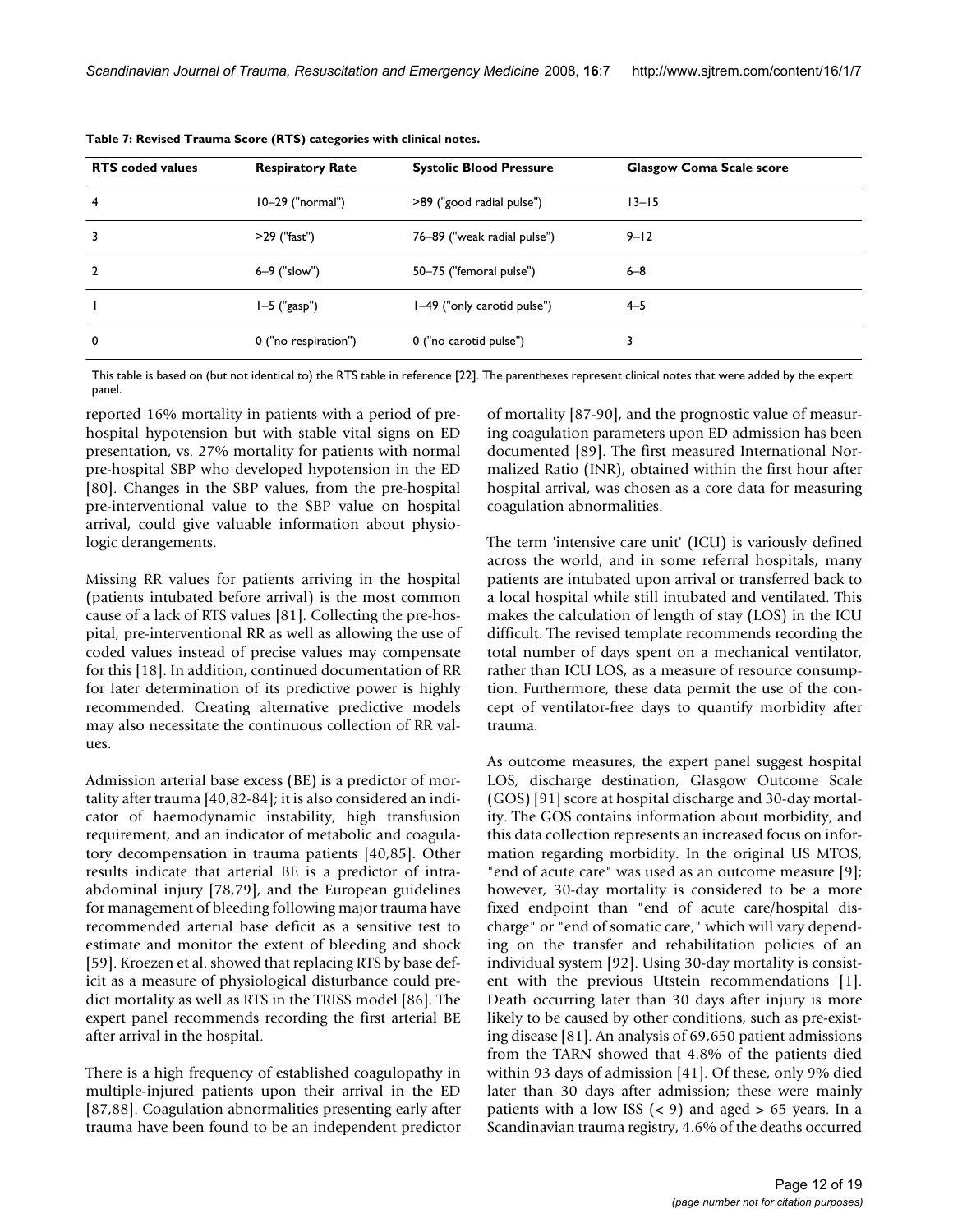later than 30 days after injury [92], whilst data from the German trauma registry (cases with NISS  $\geq$  16) indicate that 4.9% of the patients that died did so later than 30 days after injury [personal communication with the DGU-TR]. Survival status of all patients at a single given endpoint is needed, and 30-day mortality was chosen to represent this information.

For injury severity description, the expert panel recommends recording all AIS codes. It has previously been shown that a comparison of survival for trauma registries that use different AIS editions is potentially possible [93]. A difference in registrars and different levels of AIS training probably represents a greater problem than problems with using different AIS versions. However, registries are recommended to use the same AIS edition as a uniform way of coding; hence, the newest available version should be used at all times. At present, this is the AIS 2005 edition.

#### *System characteristics descriptors*

The expert panel considered the time between when the alarm call is answered (at the emergency dispatch centre) and when the patient arrives at the first hospital to be an important system characteristic descriptor (this variable can also be useful for mapping the entire process of prehospital rescue) and recommend that this interval be reported.

Recording the highest level of competence of the pre-hospital care providers was regarded by the expert panel as an important measure for describing the pre-hospital system, and for cross-border comparisons of pre-hospital trauma care and outcome. The highest available level of the providers may vary somewhat in Europe, but the revised template's categorisation of level of provider is based on the levels proposed by McSwain [94], since these levels will encompass most pre-hospital systems.

Pre-hospital intubation is an important parameter that represents pre-hospital advanced life support (ALS) [95]. There is an ongoing debate on the use and role of ALS [96- 98] measures in the out-patient management of trauma victims, and such information should be made available for possible inclusion in future survival prediction models. The original US TRISS model was derived from a dataset that excluded trauma patients who were intubated outof-hospital [9]. However, these patients constitute a significant proportion of European trauma victims; hence, the expert panel recommends including them. In a study by Arbabi et al., early field intubation was associated with a decreased risk of fatal outcome, as compared to ED intubation [71]. In their study, intubation status was also an independent predictor of fatal outcome, after adjusting for ISS, SBP, mechanism, age and ED-GCS [71].

The type of transportation delivering the patient to the hospital is an important descriptor of the pre-hospital trauma care system, but the use of a helicopter vs. ground ambulance remains controversial [99,100], and assessment is confounded by differences in various EMS and HEMS systems. Since transportation type has been so widely debated, this is recommended as core data to be collected. The data variable does not cover what is a commonly used transport combination in some parts of Europe; ground ambulance to the local hospital and fixed-wing or rotary-wing transfer to the regional trauma centre. The data variable was developed to cover the type of transportation delivering the patient to the reporting hospital.

The expert panel recommends registering the initial key emergency intervention (EI) conducted during the hospital stay (ED, OR, critical care unit). These interventions (Table 8) represent essential emergency procedures used for the treatment and stabilisation of patients with severe injuries. Some registries will probably collect finer resolution data on interventions, but most patients will fit into one of these categories. It is recommended that the EI found in the present categories be recorded, even if there is no proof in a patient's notes that the cause of intervention was bleeding. The term "damage control", as used in some categories, implies that only the urgent (rather than later planned procedures) should be recorded. All limb

|  |  |  | Table 8: Key emergency interventions. |  |  |
|--|--|--|---------------------------------------|--|--|
|--|--|--|---------------------------------------|--|--|

| No.           | <b>Emergency interventions</b>                                                                                                                                                                                  |
|---------------|-----------------------------------------------------------------------------------------------------------------------------------------------------------------------------------------------------------------|
| ı             | Damage control thoracotomy $-$ (any emergency or urgent<br>thoracotomy performed for bleeding or suspected bleeding<br>into the chest, but excluding simple thoracic tube drainage)                             |
| $\mathcal{P}$ | Damage control laparotomy $-$ (any emergency or urgent<br>laparotomy performed for bleeding or suspected bleeding into<br>the abdomen, including bleeding from the aorta)                                       |
| 3             | Extraperitoneal pelvic packing                                                                                                                                                                                  |
| 4             | Limb revascularisation (Arterial injury necessitating vascular<br>surgery or interventional radiology, including all interventions<br>for pulseless limb, decreased perfusion and intimal arterial<br>injuries) |
| 5             | Interventional radiology (Angiographic embolisation; Stent;<br>Stent-graft placement - excluding limb revascularisations<br>which are classified as No. 4)                                                      |
| 6             | Craniotomy                                                                                                                                                                                                      |
| 7             | Intracranial pressure (ICP) device insertion (excluding cases<br>were the ICP device was inserted as part of a craniotomy,<br>which are classified as No. 6)                                                    |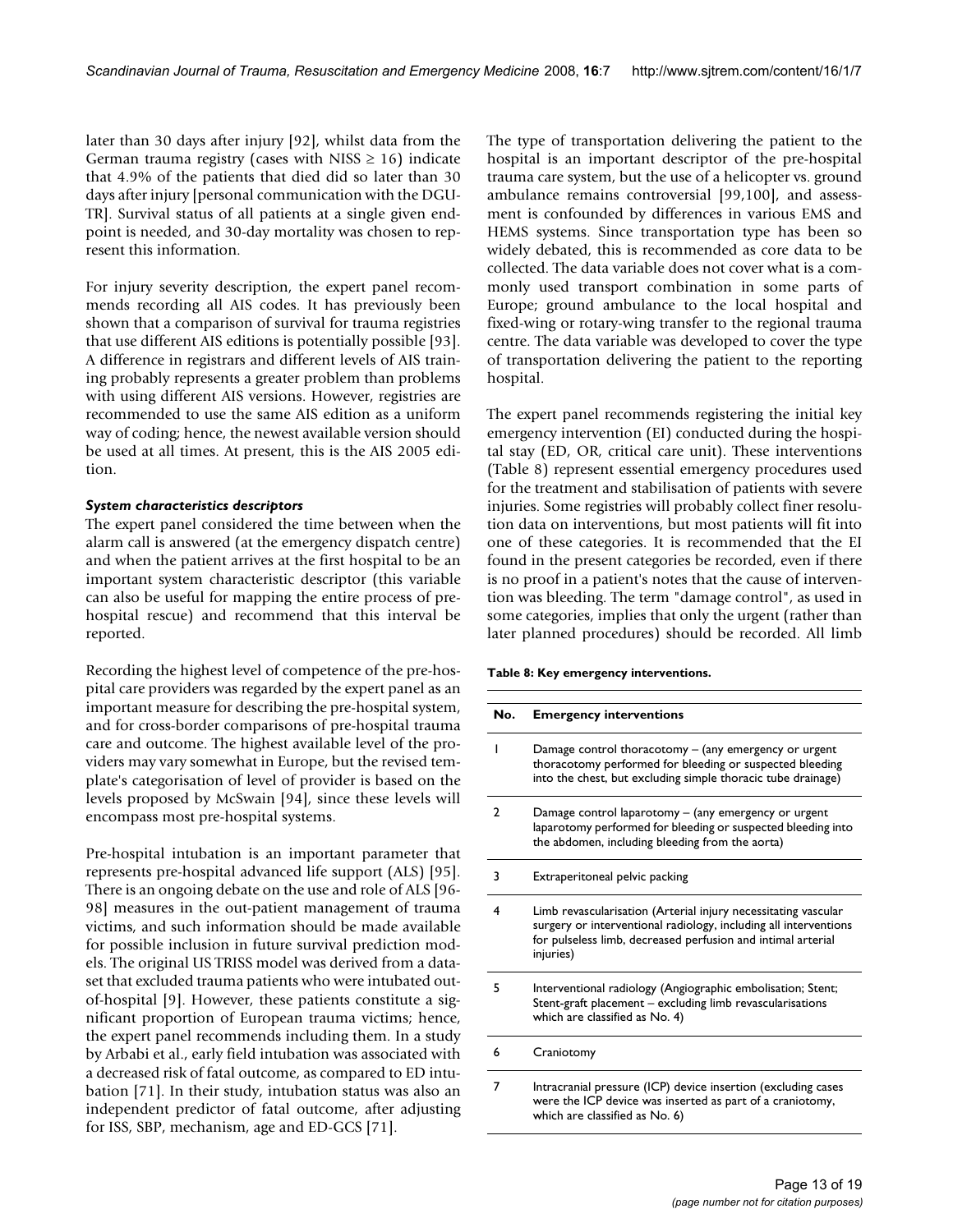revascularisations should be categorised in the same group (whether surgical or radiological) since it is the fact that the patient needed revascularisation (rather than the exact method used) that is important. If radiological revascularisations are put together with all the rest of the interventional radiology, the frequency of revascularisations undertaken in a particular system will not be easily measurable. Information about the surgical revascularisations will not permit comparison of the need for revascularisation across systems. The need for revascularisation is a more interesting comparison than comparing the way in which revascularisations were achieved. Extraperitoneal pelvic packing for control of massive traumatic pelvic haemorrhage has been described by several authors [101- 103], and is a separate EI subcategory. Rapid intervention is essential for patients with intracerebral haematomas that require evacuation; for patients requiring only intracranial pressure (ICP) monitoring as part of the overall intensive care management of diffuse brain injuries [104], however, this intervention would not have the same level of urgency. Nevertheless, insertion of an ICP monitoring device will provide information about neurosurgical alertness in a trauma system, and is therefore included. The suggested list of EI was developed to cover the broad majority of emergency interventions (but perhaps not all of them). For the purpose of comparative evaluation of the acute treatment process, some less common types of intervention may not be appropriate.

A formal trauma team is an essential part of an organised trauma system [104]. Activation of the trauma team is an organised initial response to a trauma [104,105] with the primary goal of securing fast and efficient treatment of severely injured patients [106-108]. Information on whether the trauma patient was met by an activation of the trauma team was recommended as vital for describing a trauma system.

The revised template recommends recording the highest level of in-hospital care for the trauma patient in the main trauma hospital (Table 4).

## *Process mapping variables*

The "Chain of Survival" concept emphasises that all timesensitive interventions must be optimised to maximise the chance of patient survival [109]. The expert panel recommends recording the time between when the emergency call is answered (at the emergency call centre) and when the first medical provider arrives at the patient. This core data represent parts of the first link in that chain, and is an important measure of the quality of the pre-hospital EMS system.

As an overall marker of the efficiency of patient treatment (including resuscitation, diagnostics and surgery), the expert group suggested to consider the time required to achieve normal arterial BE. A good evidence basis does not exist for this recommendation, however, if BE worsens after arrival, prognosis worsens as well [110]. The BE should be measured regularly after hospital arrival, and the template advises to document the initial measurement of BE immediately after hospital arrival, and in cases of abnormal values, to document the time in hours until normalisation.

The efficiency of the initial in-hospital management is assessed by the time from hospital admission until the time marked on the first CT scan images. This data represents the time required to perform key in-hospital diagnostic tests.

The time to the first key EI should be recorded; this measure represents how quickly an urgent intervention fundamental to the treatment and stabilisation of a patient's specific injuries [105] is performed. This core data measures the efficiency of the trauma system in the initial phase. The time elapsed between injury and EI should be minimised.

# **General discussion**

The present paper represents a further development of the previous Utstein Template for Uniform Reporting of Data following Major Trauma [1], and reflects a need for the creation of new prediction models that are more suitable for the type of trauma seen in Europe. Currently, both the German and UK trauma registries have developed their own predictive models, and no longer use the original TRISS system. However, uniform and standardised inclusion and exclusion criteria and a core list of data variables with precise definitions are mandatory before comparisons between trauma registries can be made. The expert panel reached a consensus on such a list of core data. This dataset does not preclude the possibility that in local trauma registries more data can legitimately be considered core information for specific purposes. The data agreed upon in the present process represent data for admissions to the first hospital within 24 hours after injury. We are aware that some countries have made further progress in developing national trauma systems and national trauma registries; whereas others only register information at local trauma hospitals. Currently, the core dataset will be difficult to use to assess the entire trauma system of some regions or countries, making direct system comparisons difficult. At this point, the expert panel recommends focusing on the hospitals of definitive treatment, and registering patient transfers (as a separate data variable) should allow for this when data are analysed. The inclusion of 30-day mortality in predictive models allows for the assessment of more of the total system performance. However, excluding pre-hospital deaths and the details of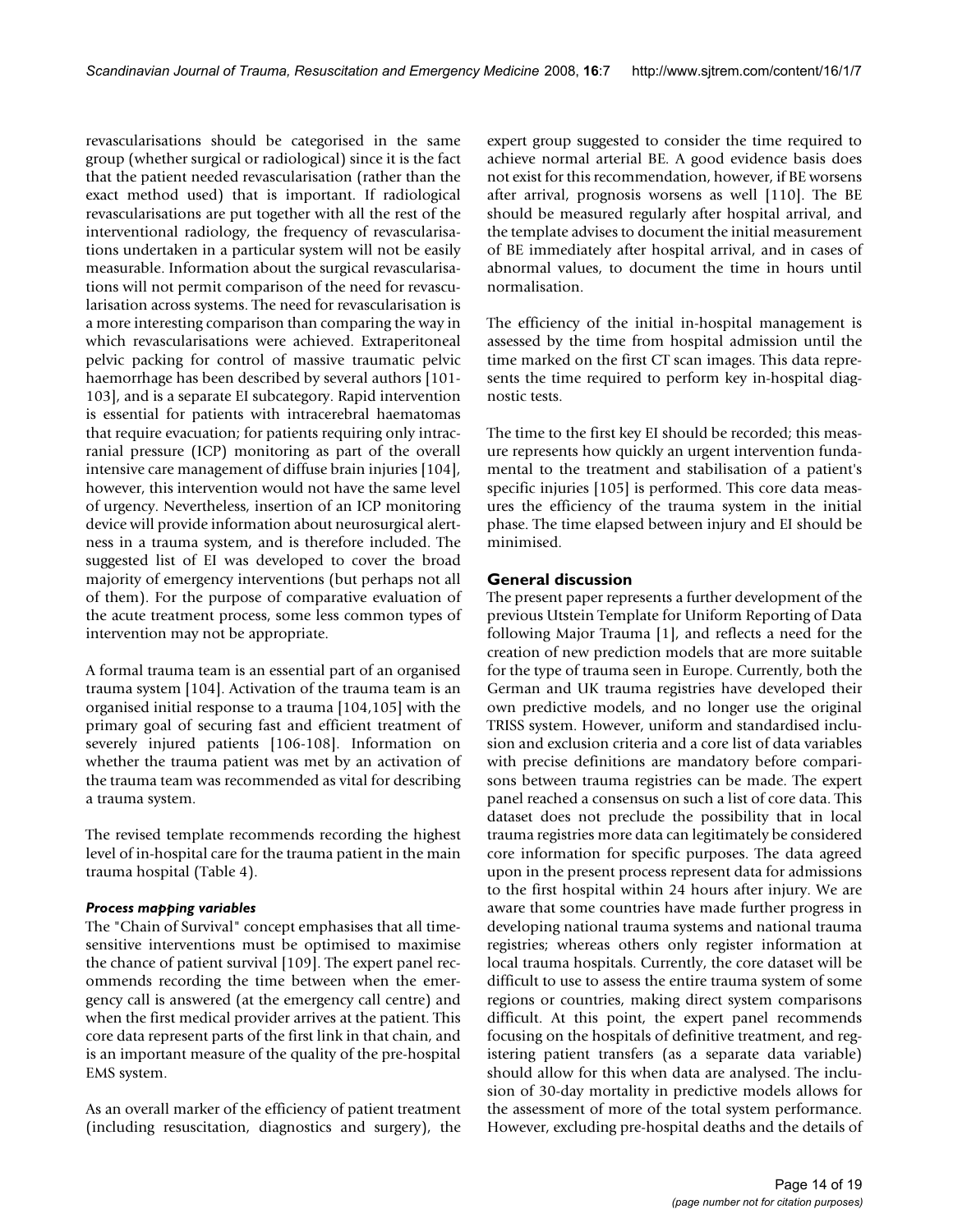management along the chain that precede the main treatment hospital represents a major limitation in total system assessment. The core dataset should undergo further development to allow for routine tracking of the patient through a trauma system consisting of more than one hospital. We anticipate that future development of the Utstein Template will focus more on the trauma system as European trauma registries develop, making it possible to follow transferred patients. In future trauma systems, the same core data variables should be recorded in primary, secondary and tertiary trauma centres.

The template classifies fall-related injuries as low or high (category options of the MOI data variable in Table 4) with a person's height as the cut-off value. Various definitions of falls are used internationally [61,111-115]; they range from different categories of height, different cut-off levels for height, to differing units of height measurement (feet vs. meters). This is an area in which there is a lack of uniformity; therefore, for future development, we suggest that individual registries should also record the actual estimated height of a fall in meters (as a continuous variable), so that an analysis can be performed.

We are aware that the best way of assessing the GOS as a measure of disability (morbidity), is after at least six months, but since this was not considered feasible, registration at discharge from the hospital was chosen as the endpoint. The assessment of GOS as an outcome measure at discharge from a trauma centre in trauma systems based on early discharge to specialised rehabilitation services represent a limitation, and the GOS endpoint should therefore be interpreted with caution. Nevertheless, assessment of this endpoint data can be used as a rough estimate of the amount of care needed for a patient beyond the acute hospital stay. Although GOS was developed for patients with head injuries, it represents a rough disability outcome score, and as such it should be possible to use for assessing all trauma patients.

The revised Utstein Template considers time to normalised arterial base excess as a measurement of importance for evaluating the total quality of trauma treatment. This data is not a precisely timed measurement and will probably vary from hospital to hospital. However, collecting it is considered valuable and might be important for future comparisons. The inclusion of this data also has some educational reasons; the trauma centres should be encouraged to include this value regularly in the trauma patients' charts.

The expert panel recommends reporting the first EI, and the time to first EI, disregarding the fact that some patients may have received several of the listed interventions. The first intervention is, by clinical judgement, the most important one for comparison. This does not preclude trauma registries from documenting each of these interventions separately, or even each operation that is performed. However, the type of first EI and the time elapsed prior to its application is of significant importance; for this reason, this measure was chosen as part of the core dataset. For the purpose of comparison, focusing on the first EI performed in the current system will be adequate. However, if comparisons based on all EI are desired, the present recommendation will not be adequate. Comparison of systems based on all interventions can only be used if it is coupled with data on the time of each intervention. This will be difficult to use if the order in which the interventions occur is not known. If the first intervention is not among those listed under the EIs in the template, time to intervention is not important in our context (i.e., there will be enough time for thorough surgical preparation), and it should therefore not be part of the Utstein core dataset.

The panel acknowledges that no indicator has 100% validity and careful judgement is therefore needed. For example, in some selected cases earlier emergency surgery may imply both later CT imaging and better practice. Definition of data variables is a complex and ongoing process and in order to widen the implementation of the core dataset, facilitate participation in European trauma audit and comparisons and increase the quality of the next updates of the core dataset, we encourage all readers to ask for clarifications and point out potential improvements.

One concern with the Utstein Template is implementation, since none of the participants from the previous Utstein trauma process changed their registries to accommodate the recommendations of that meeting. The solution for the revised template was to develop a letter of consent that all members of the expert panel signed where they agreed on implementing the core data in the revised Utstein Template [see Additional file 1]. To further facilitate implementation, a complete user manual with core data variables and variable definitions will be available free of charge, at: <http://www.scantem.org>, [https://](https://www.tarn.ac.uk) [www.tarn.ac.uk,](https://www.tarn.ac.uk) [http://www.traumaregister.de/de/](http://www.traumaregister.de/de/index.htm) [index.htm](http://www.traumaregister.de/de/index.htm),<http://www.pprg.infoteca.it/ritg>.

## **Conclusion**

This paper represents a major step in perfecting the Utstein Template for Uniform Reporting of Data following Major Trauma, making the core data variables more uniform and applicable. Collecting this core dataset should be a basic component of all future studies on trauma care, and a uniform dataset such as this, will facilitate accurate description of the patient population and allow comparisons of outcome from trauma systems. It is extremely important that the data variables are collected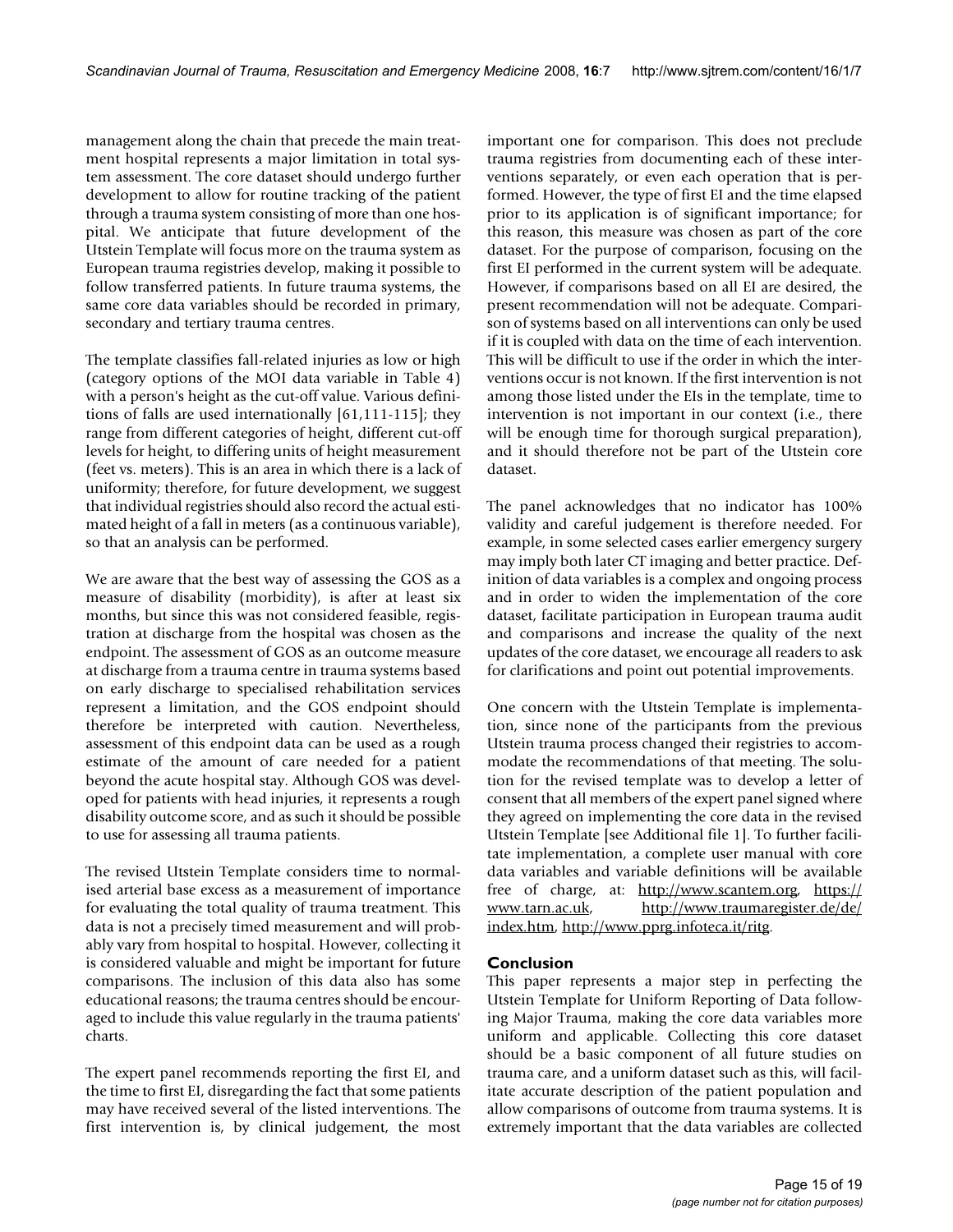in a uniform manner. For this reason, each variable and response category has been specifically defined in a way that is designed to promote the collection and reporting of a comparable core dataset. A letter of consent has been signed by the expert panel, where the participants of this consensus process agreed to implement the inclusion and exclusion criteria and core data variables in their respective systems and registries.

#### **Competing interests**

The authors declare that they have no competing interests.

#### **Authors' contributions**

KGR and HML designed the study and organised the consensus meetings. TJC was the chairman of the consensus process, while LH and OR were co-chairmen. The core dataset was developed by the expert panel. KGR, TJC, RL, SDB, OR, LH, PAS and HML wrote the article. The rest of the panellists read the manuscript once, made comments to it and approved the manuscript. All authors read and approved the final version of the manuscript.

# **Additional material**

#### **Additional file 1**

*Letter of Consent. The letter provided was signed by the Utstein TCD expert panel. With this letter, the expert panel members confirm that they will implement the core data agreed upon.* Click here for file [\[http://www.biomedcentral.com/content/supplementary/1757-](http://www.biomedcentral.com/content/supplementary/1757-7241-16-7-S1.pdf) 7241-16-7-S1.pdf]

# **Acknowledgements**

TCD = "Trauma Core Data".

The members of the Utstein TCD expert panel were as follows:

Stefano Di Bartolomeo (Italy); Maaret Castrén (Sweden); Erika F. Christensen (Denmark); Timothy J. Coats (UK); Antoinette Edwards (UK); Torsten Eken (Norway); Ernestina Gomes (Portugal); Lauri Handolin (Finland); Morten Hestnes (Norway); Lena Klarin (Sweden); Morten Schultz Larsen (Denmark); Rolf Lefering (Germany); Ari Leppäniemi (Finland); Hans Morten Lossius (Norway); Per Örtenwall (Sweden); Olav Røise (Norway); Nils Oddvar Skaga (Norway); Torben Wisborg (Norway); Maralyn Woodford (UK).

We acknowledge the Working Party of the ITACCS for developing the first Utstein Template, as well as the previous work of the EuroTARN group. We also wish to thank Jens Lauritsen MD, PhD, Accident Analysis Group, Odense University Hospital, Odense, Denmark and Professor Eldar Søreide, Departments of Emergency and Intensive Care Medicine, Division of Acute Care Medicine, Stavanger University Hospital, Stavanger, Norway for their contributions and support to this project.

Funding: The consensus process was funded by the Norwegian Air Ambulance Foundation, Drøbak, Norway (KGR, PhD scholarship, and expenses

for expert panel meetings), and the Laerdal Foundation for Acute Medicine, Stavanger, Norway (expenses for expert panel meetings). The sponsors did not influence the final decision to submit for publication, nor did they have any role in the writing process, other than facilitating the meetings.

#### **References**

- 1. Dick WF, Baskett PJ: **[Recommendations for uniform reporting](http://www.ncbi.nlm.nih.gov/entrez/query.fcgi?cmd=Retrieve&db=PubMed&dopt=Abstract&list_uids=10617327) [of data following major trauma – the Utstein style. A report](http://www.ncbi.nlm.nih.gov/entrez/query.fcgi?cmd=Retrieve&db=PubMed&dopt=Abstract&list_uids=10617327) of a working party of the International Trauma Anaesthesia [and Critical Care Society \(ITACCS\).](http://www.ncbi.nlm.nih.gov/entrez/query.fcgi?cmd=Retrieve&db=PubMed&dopt=Abstract&list_uids=10617327)** *Resuscitation* 1999, **42:**81-100.
- 2. Di Bartolomeo S, Sanson G, Michelutto V, Nardi G, Burba I, Francescutti A, Lattuadad L, Scian F: **[Epidemiology of major injury in the](http://www.ncbi.nlm.nih.gov/entrez/query.fcgi?cmd=Retrieve&db=PubMed&dopt=Abstract&list_uids=15037374) [population of Friuli Venezia Giulia-Italy.](http://www.ncbi.nlm.nih.gov/entrez/query.fcgi?cmd=Retrieve&db=PubMed&dopt=Abstract&list_uids=15037374)** *Injury* 2004, **35:**391-400.
- 3. Lossius HM, Langhelle A, Søreide E, Pillgram-Larsen J, Lossius TA, Laake P, Steen PA: **[Reporting data following major trauma and](http://www.ncbi.nlm.nih.gov/entrez/query.fcgi?cmd=Retrieve&db=PubMed&dopt=Abstract&list_uids=11719155) [analysing factors associated with outcome using the new](http://www.ncbi.nlm.nih.gov/entrez/query.fcgi?cmd=Retrieve&db=PubMed&dopt=Abstract&list_uids=11719155) [Utstein style recommendations.](http://www.ncbi.nlm.nih.gov/entrez/query.fcgi?cmd=Retrieve&db=PubMed&dopt=Abstract&list_uids=11719155)** *Resuscitation* 2001, **50:**263-272.
- 4. Mann NC, Guice K, Cassidy L, Wright D, Koury J: **[Are statewide](http://www.ncbi.nlm.nih.gov/entrez/query.fcgi?cmd=Retrieve&db=PubMed&dopt=Abstract&list_uids=16902047) [trauma registries comparable? Reaching for a national](http://www.ncbi.nlm.nih.gov/entrez/query.fcgi?cmd=Retrieve&db=PubMed&dopt=Abstract&list_uids=16902047) [trauma dataset.](http://www.ncbi.nlm.nih.gov/entrez/query.fcgi?cmd=Retrieve&db=PubMed&dopt=Abstract&list_uids=16902047)** *Acad Emerg Med* 2006, **13:**946-953.
- 5. The EuroTARN Writing Committee on behalf of the EuroTARN Group: **[A comparison of European Trauma Registries The](http://www.ncbi.nlm.nih.gov/entrez/query.fcgi?cmd=Retrieve&db=PubMed&dopt=Abstract&list_uids=17714850) [first report from the EuroTARN Group.](http://www.ncbi.nlm.nih.gov/entrez/query.fcgi?cmd=Retrieve&db=PubMed&dopt=Abstract&list_uids=17714850)** *Resuscitation* 2007, **75:**286-297.
- 6. Skaga NO, Eken T, Sovik S, Jones JM, Steen PA: **[Pre-injury ASA](http://www.ncbi.nlm.nih.gov/entrez/query.fcgi?cmd=Retrieve&db=PubMed&dopt=Abstract&list_uids=17993938) [physical status classification is an independent predictor of](http://www.ncbi.nlm.nih.gov/entrez/query.fcgi?cmd=Retrieve&db=PubMed&dopt=Abstract&list_uids=17993938) [mortality after trauma.](http://www.ncbi.nlm.nih.gov/entrez/query.fcgi?cmd=Retrieve&db=PubMed&dopt=Abstract&list_uids=17993938)** *J Trauma* 2007, **63:**972-978.
- 7. Champion HR, Sacco WJ, Hunt TK: **[Trauma severity scoring to](http://www.ncbi.nlm.nih.gov/entrez/query.fcgi?cmd=Retrieve&db=PubMed&dopt=Abstract&list_uids=6837064) [predict mortality.](http://www.ncbi.nlm.nih.gov/entrez/query.fcgi?cmd=Retrieve&db=PubMed&dopt=Abstract&list_uids=6837064)** *World J Surg* 1983, **7:**4-11.
- 8. Boyd CR, Tolson MA, Copes WS: **[Evaluating trauma care: the](http://www.ncbi.nlm.nih.gov/entrez/query.fcgi?cmd=Retrieve&db=PubMed&dopt=Abstract&list_uids=3106646) [TRISS method. Trauma Score and the Injury Severity Score.](http://www.ncbi.nlm.nih.gov/entrez/query.fcgi?cmd=Retrieve&db=PubMed&dopt=Abstract&list_uids=3106646)** *J Trauma* 1987, **27:**370-378.
- 9. Champion HR, Copes WS, Sacco WJ, Lawnick MM, Keast SL, Bain LW Jr, Flanagan ME, Frey CF: **[The Major Trauma Outcome](http://www.ncbi.nlm.nih.gov/entrez/query.fcgi?cmd=Retrieve&db=PubMed&dopt=Abstract&list_uids=2231804) [Study: Establishing national norms for trauma care.](http://www.ncbi.nlm.nih.gov/entrez/query.fcgi?cmd=Retrieve&db=PubMed&dopt=Abstract&list_uids=2231804)** *J Trauma* 1990, **30:**1356-1365.
- 10. Champion HR, Sacco WJ, Copes WS: **[Injury severity scoring](http://www.ncbi.nlm.nih.gov/entrez/query.fcgi?cmd=Retrieve&db=PubMed&dopt=Abstract&list_uids=7745669) [again.](http://www.ncbi.nlm.nih.gov/entrez/query.fcgi?cmd=Retrieve&db=PubMed&dopt=Abstract&list_uids=7745669)** *J Trauma* 1995, **38:**94-95.
- 11. National Trauma Data Bank: **Reference Manual: Background, caveats, and resources.** [\[http://www.facs.org/trauma/ntdbman](http://www.facs.org/trauma/ntdbmanual.pdf) [ual.pdf](http://www.facs.org/trauma/ntdbmanual.pdf)].
- 12. Champion HR, Copes WS, Sacco WJ, Frey CF, Holcroft JW, Hoyt DB, Weigelt JA: **[Improved predictions from a severity charac](http://www.ncbi.nlm.nih.gov/entrez/query.fcgi?cmd=Retrieve&db=PubMed&dopt=Abstract&list_uids=8576997)[terization of trauma \(ASCOT\) over Trauma and Injury](http://www.ncbi.nlm.nih.gov/entrez/query.fcgi?cmd=Retrieve&db=PubMed&dopt=Abstract&list_uids=8576997)** Severity Score (TRISS): results of an independent evalua**[tion.](http://www.ncbi.nlm.nih.gov/entrez/query.fcgi?cmd=Retrieve&db=PubMed&dopt=Abstract&list_uids=8576997)** *J Trauma* 1996, **40:**42-48. discussion 48–49
- 13. Demetriades D, Chan L, Velmanos GV, Sava J, Preston C, Gruzinski G, Berne TV: **[TRISS methodology: an inappropriate tool for](http://www.ncbi.nlm.nih.gov/entrez/query.fcgi?cmd=Retrieve&db=PubMed&dopt=Abstract&list_uids=11548794) [comparing outcomes between trauma centers.](http://www.ncbi.nlm.nih.gov/entrez/query.fcgi?cmd=Retrieve&db=PubMed&dopt=Abstract&list_uids=11548794)** *J Am Coll Surg* 2001, **193:**250-254.
- 14. Norris R, Woods R, Harbrecht B, Fabian T, Rhodes M, Morris J, Billiar TR, Courcoulas AP, Udekwu AO, Stinson C, Peitzman AB: **[TRISS](http://www.ncbi.nlm.nih.gov/entrez/query.fcgi?cmd=Retrieve&db=PubMed&dopt=Abstract&list_uids=11834980) [unexpected survivors: an outdated standard?](http://www.ncbi.nlm.nih.gov/entrez/query.fcgi?cmd=Retrieve&db=PubMed&dopt=Abstract&list_uids=11834980)** *J Trauma* 2002, **52:**229-234.
- 15. Osler TM, Cohen M, Rogers FB, Camp L, Rutledge R, Shackford SR: **[Trauma registry injury coding is superfluous: a comparison](http://www.ncbi.nlm.nih.gov/entrez/query.fcgi?cmd=Retrieve&db=PubMed&dopt=Abstract&list_uids=9291369) of outcome prediction based on trauma registry International Classification of Diseases-Ninth Revision (ICD-9) and [hospital information system ICD-9 codes.](http://www.ncbi.nlm.nih.gov/entrez/query.fcgi?cmd=Retrieve&db=PubMed&dopt=Abstract&list_uids=9291369)** *J Trauma* 1997, **43:**253-256. discussion 256–257
- 16. Rutledge R, Osler T, Emery S, Kromhout-Schiro S: **[The end of the](http://www.ncbi.nlm.nih.gov/entrez/query.fcgi?cmd=Retrieve&db=PubMed&dopt=Abstract&list_uids=9464748) [Injury Severity Score \(ISS\) and the Trauma and Injury](http://www.ncbi.nlm.nih.gov/entrez/query.fcgi?cmd=Retrieve&db=PubMed&dopt=Abstract&list_uids=9464748)** Severity Score (TRISS): ICISS, an International Classifica**tion of Diseases, ninth revision-based prediction tool, outperforms both ISS and TRISS as predictors of trauma patient survival, hospital charges, and hospital length of stay.** *J Trauma* 1998, **44:**41-49.
- 17. Demetriades D, Chan LS, Velmahos G, Berne TV, Cornwell EE 3rd, Belzberg H, Asensio JA, Murray J, Berne J, Shoemaker W: **[TRISS](http://www.ncbi.nlm.nih.gov/entrez/query.fcgi?cmd=Retrieve&db=PubMed&dopt=Abstract&list_uids=9529498) [methodology in trauma: the need for alternatives.](http://www.ncbi.nlm.nih.gov/entrez/query.fcgi?cmd=Retrieve&db=PubMed&dopt=Abstract&list_uids=9529498)** *Br J Surg* 1998, **85:**379-384.
- 18. Skaga NO, Eken T, Steen PA: **[Assessing quality of care in a](http://www.ncbi.nlm.nih.gov/entrez/query.fcgi?cmd=Retrieve&db=PubMed&dopt=Abstract&list_uids=16531851) [trauma referral center: benchmarking performance by](http://www.ncbi.nlm.nih.gov/entrez/query.fcgi?cmd=Retrieve&db=PubMed&dopt=Abstract&list_uids=16531851)**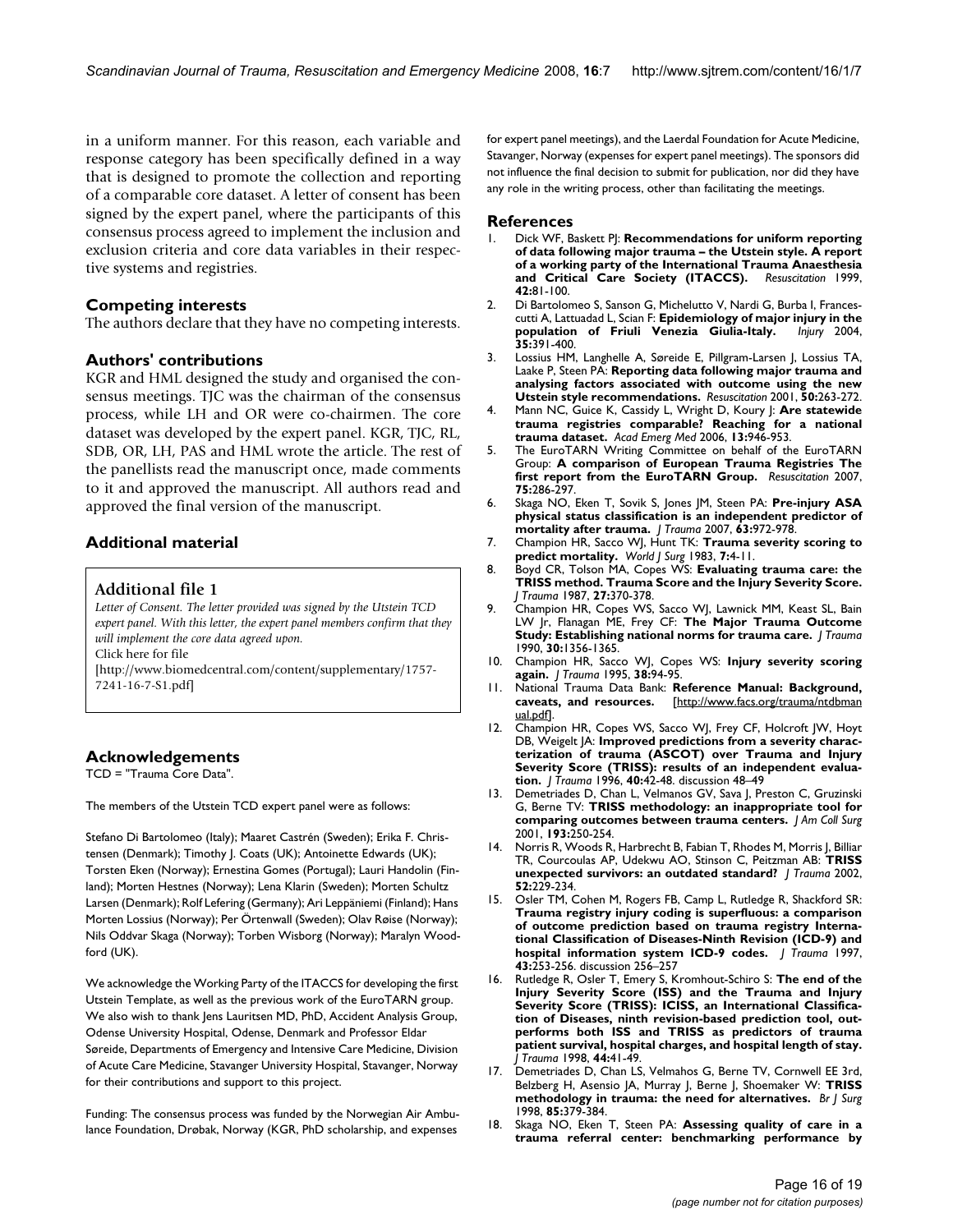**[TRISS-based statistics or by analysis of stratified ISS data?](http://www.ncbi.nlm.nih.gov/entrez/query.fcgi?cmd=Retrieve&db=PubMed&dopt=Abstract&list_uids=16531851)** *J Trauma* 2006, **60:**538-547.

- 19. Jones JM, Redmond AD, Templeton J: **[Uses and abuses of statisti](http://www.ncbi.nlm.nih.gov/entrez/query.fcgi?cmd=Retrieve&db=PubMed&dopt=Abstract&list_uids=7745668)[cal models for evaluating trauma care.](http://www.ncbi.nlm.nih.gov/entrez/query.fcgi?cmd=Retrieve&db=PubMed&dopt=Abstract&list_uids=7745668)** *J Trauma* 1995, **38:**89-93.
- 20. Younge PA, Coats TJ, Gurney D, Kirk CJ: **[Interpretation of the](http://www.ncbi.nlm.nih.gov/entrez/query.fcgi?cmd=Retrieve&db=PubMed&dopt=Abstract&list_uids=9314317) [Ws statistic: application to an integrated trauma system.](http://www.ncbi.nlm.nih.gov/entrez/query.fcgi?cmd=Retrieve&db=PubMed&dopt=Abstract&list_uids=9314317)** *J Trauma* 1997, **43:**511-515.
- 21. Hollis S, Yates DW, Woodford M, Foster P: **[Standardized com](http://www.ncbi.nlm.nih.gov/entrez/query.fcgi?cmd=Retrieve&db=PubMed&dopt=Abstract&list_uids=7760406)[parison of performance indicators in trauma: a new](http://www.ncbi.nlm.nih.gov/entrez/query.fcgi?cmd=Retrieve&db=PubMed&dopt=Abstract&list_uids=7760406) [approach to case-mix variation.](http://www.ncbi.nlm.nih.gov/entrez/query.fcgi?cmd=Retrieve&db=PubMed&dopt=Abstract&list_uids=7760406)** *J Trauma* 1995, **38:**763-766.
- 22. Champion HR, Sacco WJ, Copes WS, Gann DS, Gennarelli TA, Flanagan ME: **[A Revision of the Trauma Score.](http://www.ncbi.nlm.nih.gov/entrez/query.fcgi?cmd=Retrieve&db=PubMed&dopt=Abstract&list_uids=2657085)** *J Trauma* 1989, **29:**623-629.
- 23. Teasdale G, Jennett B: **[Assessment of coma and impaired con](http://www.ncbi.nlm.nih.gov/entrez/query.fcgi?cmd=Retrieve&db=PubMed&dopt=Abstract&list_uids=4136544)[sciousness. A practical scale.](http://www.ncbi.nlm.nih.gov/entrez/query.fcgi?cmd=Retrieve&db=PubMed&dopt=Abstract&list_uids=4136544)** *Lancet* 1974, **2:**81-84.
- Trauma Audit and Research Network: TARN. [\[https://](https://www.tarn.ac.uk/) [www.tarn.ac.uk/\]](https://www.tarn.ac.uk/).
- 25. Trauma Registry of the German Society of Trauma Surgery: **Traumaregister der Deutsche Gesellschaft für Unfallchirurgie.** [<http://www.traumaregister.de/de/index.htm>].
- 26. European Trauma Audit & Research Network: **EuroTARN.** [[http:/](http://eurotarn.man.ac.uk/) [/eurotarn.man.ac.uk/\]](http://eurotarn.man.ac.uk/).
- 27. SCANTEM: **Scandinavian Networking Group for Trauma and Emergency Management.** [\[http://www.scantem.org/](http://www.scantem.org/)].
- 28. Ringdal KG, Lossius HM, SCANTEM ad hoc group on Scandinavian MTOS and Trauma Registry: **[Feasibility of comparing core data](http://www.ncbi.nlm.nih.gov/entrez/query.fcgi?cmd=Retrieve&db=PubMed&dopt=Abstract&list_uids=18265862) [from existing trauma registries in Scandinavia. Reaching for](http://www.ncbi.nlm.nih.gov/entrez/query.fcgi?cmd=Retrieve&db=PubMed&dopt=Abstract&list_uids=18265862) [a Scandinavian major trauma outcome study \(MTOS\).](http://www.ncbi.nlm.nih.gov/entrez/query.fcgi?cmd=Retrieve&db=PubMed&dopt=Abstract&list_uids=18265862)** *Scand J Surg* 2007, **96:**325-331.
- 29. Jurkovich GJ, Mock C: **[Systematic review of trauma system](http://www.ncbi.nlm.nih.gov/entrez/query.fcgi?cmd=Retrieve&db=PubMed&dopt=Abstract&list_uids=10496611) [effectiveness based on registry comparisons.](http://www.ncbi.nlm.nih.gov/entrez/query.fcgi?cmd=Retrieve&db=PubMed&dopt=Abstract&list_uids=10496611)** *J Trauma* 1999, **47:**S46-55.
- 30. Owen JL, Bolenbaucher RM, Moore ML: **[Trauma Registry Data](http://www.ncbi.nlm.nih.gov/entrez/query.fcgi?cmd=Retrieve&db=PubMed&dopt=Abstract&list_uids=10372634)[bases: A Comparison of Data Abstraction, Interpretation,](http://www.ncbi.nlm.nih.gov/entrez/query.fcgi?cmd=Retrieve&db=PubMed&dopt=Abstract&list_uids=10372634) [and Entry at Two Level I Trauma Centers.](http://www.ncbi.nlm.nih.gov/entrez/query.fcgi?cmd=Retrieve&db=PubMed&dopt=Abstract&list_uids=10372634)** *J Trauma* 1999, **46:**1100-1104.
- 31. Pollock DA, McClain PW: **[Trauma registries. Current status](http://www.ncbi.nlm.nih.gov/entrez/query.fcgi?cmd=Retrieve&db=PubMed&dopt=Abstract&list_uids=2795811) [and future prospects.](http://www.ncbi.nlm.nih.gov/entrez/query.fcgi?cmd=Retrieve&db=PubMed&dopt=Abstract&list_uids=2795811)** *JAMA* 1989, **262:**2280-2283.
- 32. Italian National Registry of Major Injuries: **Registro Intraospedaliero Multiregionale Traumi Gravi.** [\[http://www.pprg.infoteca.it/](http://www.pprg.infoteca.it/ritg/) [ritg/](http://www.pprg.infoteca.it/ritg/)].
- 33. Nolan J, Soar J: **Images in Resuscitation: Utstein Abbey.** *Resuscitation* 2005, **64:**5-6.
- 34. Ven A Van de, Delbecq A: **[The nominal group as a research](http://www.ncbi.nlm.nih.gov/entrez/query.fcgi?cmd=Retrieve&db=PubMed&dopt=Abstract&list_uids=5011164) [instrument for exploratory health studies.](http://www.ncbi.nlm.nih.gov/entrez/query.fcgi?cmd=Retrieve&db=PubMed&dopt=Abstract&list_uids=5011164)** *Am J Public Health* 1972, **62:**337-342.
- 35. Delbecq A, Ven A Van de: **A group process model for problem identification and program planning.** *J Appl Behav Sci* 1971, **7:**467-492.
- 36. American College of Surgeons: **National Trauma Data Bank; National Trauma Data Standard, Data Dictionary v. 1.2.** [<http://www.ntdsdictionary.org>].
- 37. Holder Y, Peden M, Krug E, Lund J, Gururaj G, Kobusingye O: **Injury Surveillance Guidelines.** In *Book Injury Surveillance Guidelines (Editor ed.^eds.)* City: World Health Organization; 2001.
- 38. Champion HR: **[Trauma scoring.](http://www.ncbi.nlm.nih.gov/entrez/query.fcgi?cmd=Retrieve&db=PubMed&dopt=Abstract&list_uids=12075830)** *Scand J Surg* 2002, **91:**12-22.
- 39. Association for the Advancement of Automotive Medicine: *The Abbreviated Injury Scale 2005* Barrington, IL: Association for the Advancement of Automotive Medicine; 2005.
- 40. Rixen D, Raum M, Bouillon B, Lefering R, Neugebauer E: **[Base deficit](http://www.ncbi.nlm.nih.gov/entrez/query.fcgi?cmd=Retrieve&db=PubMed&dopt=Abstract&list_uids=11220646) [development and its prognostic significance in posttrauma](http://www.ncbi.nlm.nih.gov/entrez/query.fcgi?cmd=Retrieve&db=PubMed&dopt=Abstract&list_uids=11220646) critical illness: an analysis by the trauma registry of the Deut[sche Gesellschaft für Unfallchirurgie.](http://www.ncbi.nlm.nih.gov/entrez/query.fcgi?cmd=Retrieve&db=PubMed&dopt=Abstract&list_uids=11220646)** *Shock* 2001, **15:**83-89.
- 41. Bouamra O, Wrotchford A, Hollis S, Vail A, Woodford M, Lecky F: **[A](http://www.ncbi.nlm.nih.gov/entrez/query.fcgi?cmd=Retrieve&db=PubMed&dopt=Abstract&list_uids=16967011) [new approach to outcome prediction in trauma: A compar](http://www.ncbi.nlm.nih.gov/entrez/query.fcgi?cmd=Retrieve&db=PubMed&dopt=Abstract&list_uids=16967011)[ison with the TRISS model.](http://www.ncbi.nlm.nih.gov/entrez/query.fcgi?cmd=Retrieve&db=PubMed&dopt=Abstract&list_uids=16967011)** *J Trauma* 2006, **61:**701-710.
- 42. Ruchholtz S, Lefering R, Paffrath T, Oestern HJ, Neugebauer E, Nast-Kolb D, Pape HC, Bouillon B: **Reduction in Mortality of Severely Injured Patients in Germany.** *Dtsch Arztebl Int* 2008, **105:**225-231.
- 43. Osler T, Baker SP, Long W: **[A modification of the injury severity](http://www.ncbi.nlm.nih.gov/entrez/query.fcgi?cmd=Retrieve&db=PubMed&dopt=Abstract&list_uids=9420106) [score that both improves accuracy and simplifies scoring.](http://www.ncbi.nlm.nih.gov/entrez/query.fcgi?cmd=Retrieve&db=PubMed&dopt=Abstract&list_uids=9420106)** *J Trauma* 1997, **43:**922-925. discussion 925–926
- 44. Baker SP, O'Neill B, Haddon W Jr, Long WB: **[The injury severity](http://www.ncbi.nlm.nih.gov/entrez/query.fcgi?cmd=Retrieve&db=PubMed&dopt=Abstract&list_uids=4814394) [score: a method for describing patients with multiple injuries](http://www.ncbi.nlm.nih.gov/entrez/query.fcgi?cmd=Retrieve&db=PubMed&dopt=Abstract&list_uids=4814394) [and evaluating emergency care.](http://www.ncbi.nlm.nih.gov/entrez/query.fcgi?cmd=Retrieve&db=PubMed&dopt=Abstract&list_uids=4814394)** *J Trauma* 1974, **14:**187-196.
- 45. Brenneman FD, Boulanger BR, McLellan BA, Redelmeier DA: **[Meas](http://www.ncbi.nlm.nih.gov/entrez/query.fcgi?cmd=Retrieve&db=PubMed&dopt=Abstract&list_uids=9555825)[uring injury severity: time for a change?](http://www.ncbi.nlm.nih.gov/entrez/query.fcgi?cmd=Retrieve&db=PubMed&dopt=Abstract&list_uids=9555825)** *J Trauma* 1998, **44:**580-582.
- 46. Lavoie A, Moore L, LeSage N, Liberman M, Sampalis JS: **[The New](http://www.ncbi.nlm.nih.gov/entrez/query.fcgi?cmd=Retrieve&db=PubMed&dopt=Abstract&list_uids=15211142) [Injury Severity Score: a more accurate predictor of in-hospi](http://www.ncbi.nlm.nih.gov/entrez/query.fcgi?cmd=Retrieve&db=PubMed&dopt=Abstract&list_uids=15211142)[tal mortality than the Injury Severity Score.](http://www.ncbi.nlm.nih.gov/entrez/query.fcgi?cmd=Retrieve&db=PubMed&dopt=Abstract&list_uids=15211142)** *J Trauma* 2004, **56:**1312-1320.
- 47. Lavoie A, Moore L, LeSage N, Liberman M, Sampalis JS: **[The Injury](http://www.ncbi.nlm.nih.gov/entrez/query.fcgi?cmd=Retrieve&db=PubMed&dopt=Abstract&list_uids=15755427) [Severity Score or the New Injury Severity Score for predict](http://www.ncbi.nlm.nih.gov/entrez/query.fcgi?cmd=Retrieve&db=PubMed&dopt=Abstract&list_uids=15755427)ing intensive care unit admission and hospital length of stay?** *Injury* 2005, **36:**477-483.
- 48. Sacco WJ, MacKenzie EJ, Champion HR, Davis EG, Buckman RF: **[Comparison of alternative methods for assessing injury](http://www.ncbi.nlm.nih.gov/entrez/query.fcgi?cmd=Retrieve&db=PubMed&dopt=Abstract&list_uids=10498295) [severity based on anatomic descriptors.](http://www.ncbi.nlm.nih.gov/entrez/query.fcgi?cmd=Retrieve&db=PubMed&dopt=Abstract&list_uids=10498295)** *J Trauma* 1999, **47:**441-446. discussion 446–447
- 49. Sullivan T, Haider A, DiRusso SM, Nealon P, Shaukat A, Slim M: **[Pre](http://www.ncbi.nlm.nih.gov/entrez/query.fcgi?cmd=Retrieve&db=PubMed&dopt=Abstract&list_uids=14676655)[diction of mortality in pediatric trauma patients: new injury](http://www.ncbi.nlm.nih.gov/entrez/query.fcgi?cmd=Retrieve&db=PubMed&dopt=Abstract&list_uids=14676655) severity score outperforms injury severity score in the [severely injured.](http://www.ncbi.nlm.nih.gov/entrez/query.fcgi?cmd=Retrieve&db=PubMed&dopt=Abstract&list_uids=14676655)** *J Trauma* 2003, **55:**1083-1087. discussion 1087– 1088
- 50. Tay SY, Sloan EP, Zun L, Zaret P: **[Comparison of the New Injury](http://www.ncbi.nlm.nih.gov/entrez/query.fcgi?cmd=Retrieve&db=PubMed&dopt=Abstract&list_uids=14749583) [Severity Score and the Injury Severity Score.](http://www.ncbi.nlm.nih.gov/entrez/query.fcgi?cmd=Retrieve&db=PubMed&dopt=Abstract&list_uids=14749583)** *J Trauma* 2004, **56:**162-164.
- 51. Søreide K, Petrone P, Asensio JA: **[Emergency thoracotomy in](http://www.ncbi.nlm.nih.gov/entrez/query.fcgi?cmd=Retrieve&db=PubMed&dopt=Abstract&list_uids=17461305) [trauma: rationale, risks, and realities.](http://www.ncbi.nlm.nih.gov/entrez/query.fcgi?cmd=Retrieve&db=PubMed&dopt=Abstract&list_uids=17461305)** *Scand J Surg* 2007, **96:**4-10.
- 52. National Burn Care Group: **National Burn Injury Database.** [[http://www.nationalburncaregroup.nhs.uk/welcome/national-burn](http://www.nationalburncaregroup.nhs.uk/welcome/national-burn-injury-database/)[injury-database/\]](http://www.nationalburncaregroup.nhs.uk/welcome/national-burn-injury-database/).
- 53. Bergeron E, Rossignol M, Osler T, Clas D, Lavoie A: **[Improving the](http://www.ncbi.nlm.nih.gov/entrez/query.fcgi?cmd=Retrieve&db=PubMed&dopt=Abstract&list_uids=15187738) [TRISS methodology by restructuring age categories and](http://www.ncbi.nlm.nih.gov/entrez/query.fcgi?cmd=Retrieve&db=PubMed&dopt=Abstract&list_uids=15187738) [adding comorbidities.](http://www.ncbi.nlm.nih.gov/entrez/query.fcgi?cmd=Retrieve&db=PubMed&dopt=Abstract&list_uids=15187738)** *J Trauma* 2004, **56:**760-767.
- 54. Lefering R: **Trauma score systems for quality assessment.** *Eur J Trauma* 2002, **28:**52-63.
- 55. Gannon CJ, Napolitano LM, Pasquale M, Tracy JK, McCarter RJ: **[A](http://www.ncbi.nlm.nih.gov/entrez/query.fcgi?cmd=Retrieve&db=PubMed&dopt=Abstract&list_uids=12113534) [statewide population-based study of gender differences in](http://www.ncbi.nlm.nih.gov/entrez/query.fcgi?cmd=Retrieve&db=PubMed&dopt=Abstract&list_uids=12113534) [trauma: validation of a prior single-institution study.](http://www.ncbi.nlm.nih.gov/entrez/query.fcgi?cmd=Retrieve&db=PubMed&dopt=Abstract&list_uids=12113534)** *J Am Coll Surg* 2002, **195:**11-18.
- Knudson MM, Lieberman J, Morris JA Jr, Cushing BM, Stubbs HA: **[Mortality factors in geriatric blunt trauma patients.](http://www.ncbi.nlm.nih.gov/entrez/query.fcgi?cmd=Retrieve&db=PubMed&dopt=Abstract&list_uids=8154972)** *Arch Surg* 1994, **129:**448-453.
- 57. Morris JA Jr, MacKenzie EJ, Damiano AM, Bass SM: **[Mortality in](http://www.ncbi.nlm.nih.gov/entrez/query.fcgi?cmd=Retrieve&db=PubMed&dopt=Abstract&list_uids=2258958) [trauma patients: the interaction between host factors and](http://www.ncbi.nlm.nih.gov/entrez/query.fcgi?cmd=Retrieve&db=PubMed&dopt=Abstract&list_uids=2258958) [severity.](http://www.ncbi.nlm.nih.gov/entrez/query.fcgi?cmd=Retrieve&db=PubMed&dopt=Abstract&list_uids=2258958)** *J Trauma* 1990, **30:**1476-1482.
- 58. Wohltmann CD, Franklin GA, Boaz PW, Luchette FA, Kearney PA, Richardson JD, Spain DA: **[A multicenter evaluation of whether](http://www.ncbi.nlm.nih.gov/entrez/query.fcgi?cmd=Retrieve&db=PubMed&dopt=Abstract&list_uids=11438262) [gender dimorphism affects survival after trauma.](http://www.ncbi.nlm.nih.gov/entrez/query.fcgi?cmd=Retrieve&db=PubMed&dopt=Abstract&list_uids=11438262)** *Am J Surg* 2001, **181:**297-300.
- 59. Spahn DR, Cerny V, Coats TJ, Duranteau J, Fernandez-Mondejar E, Gordini G, Stahel PF, Hunt BJ, Komadina R, Neugebauer E, *et al.*: **[Management of bleeding following major trauma: a Euro](http://www.ncbi.nlm.nih.gov/entrez/query.fcgi?cmd=Retrieve&db=PubMed&dopt=Abstract&list_uids=17298665)[pean guideline.](http://www.ncbi.nlm.nih.gov/entrez/query.fcgi?cmd=Retrieve&db=PubMed&dopt=Abstract&list_uids=17298665)** *Crit Care* 2007, **11:**R17.
- Boyle M<sub>J</sub>: [Is mechanism of injury alone in the prehospital set](http://www.ncbi.nlm.nih.gov/entrez/query.fcgi?cmd=Retrieve&db=PubMed&dopt=Abstract&list_uids=18271994)**[ting a predictor of major trauma – a review of the literature.](http://www.ncbi.nlm.nih.gov/entrez/query.fcgi?cmd=Retrieve&db=PubMed&dopt=Abstract&list_uids=18271994)** *J Trauma Manag Outcomes* 2007, **1:**4.
- 61. World Health Organization: **International Statistical Classification of Diseases and Related Health Problems. 10th Revision. Version for 2007.** [\[http://www.who.int/classifications/icd/en/](http://www.who.int/classifications/icd/en/)].
- 62. Lu TH: **[Changes in injury mortality by intent and mechanism](http://www.ncbi.nlm.nih.gov/entrez/query.fcgi?cmd=Retrieve&db=PubMed&dopt=Abstract&list_uids=11928980) [in Taiwan, 1975–98.](http://www.ncbi.nlm.nih.gov/entrez/query.fcgi?cmd=Retrieve&db=PubMed&dopt=Abstract&list_uids=11928980)** *Inj Prev* 2002, **8:**70-73.
- 63. Morris JA Jr, MacKenzie EJ, Edelstein SL: **[The effect of preexisting](http://www.ncbi.nlm.nih.gov/entrez/query.fcgi?cmd=Retrieve&db=PubMed&dopt=Abstract&list_uids=2313871) [conditions on mortality in trauma patients.](http://www.ncbi.nlm.nih.gov/entrez/query.fcgi?cmd=Retrieve&db=PubMed&dopt=Abstract&list_uids=2313871)** *JAMA* 1990, **263:**1942-1946.
- 64. Milzman DP, Boulanger BR, Rodriguez A, Soderstrom CA, Mitchell KA, Magnant CM: **[Pre-existing disease in trauma patients: a](http://www.ncbi.nlm.nih.gov/entrez/query.fcgi?cmd=Retrieve&db=PubMed&dopt=Abstract&list_uids=1740808) [predictor of fate independent of age and injury severity](http://www.ncbi.nlm.nih.gov/entrez/query.fcgi?cmd=Retrieve&db=PubMed&dopt=Abstract&list_uids=1740808) [score.](http://www.ncbi.nlm.nih.gov/entrez/query.fcgi?cmd=Retrieve&db=PubMed&dopt=Abstract&list_uids=1740808)** *J Trauma* 1992, **32:**236-244.
- 65. American Society of Anesthesiologists: **ASA Physical Status Classification System.** [[http://www.asahq.org/clinical/physicalsta](http://www.asahq.org/clinical/physicalstatus.htm) [tus.htm](http://www.asahq.org/clinical/physicalstatus.htm)].
- 66. Norwegian Society of Anaesthesiology: **ASA Physical Status Classification (ASA-klassifikasjonen).** [\[http://nafweb.no/index.php/](http://nafweb.no/index.php/Standarder/asa.html) [Standarder/asa.html](http://nafweb.no/index.php/Standarder/asa.html)].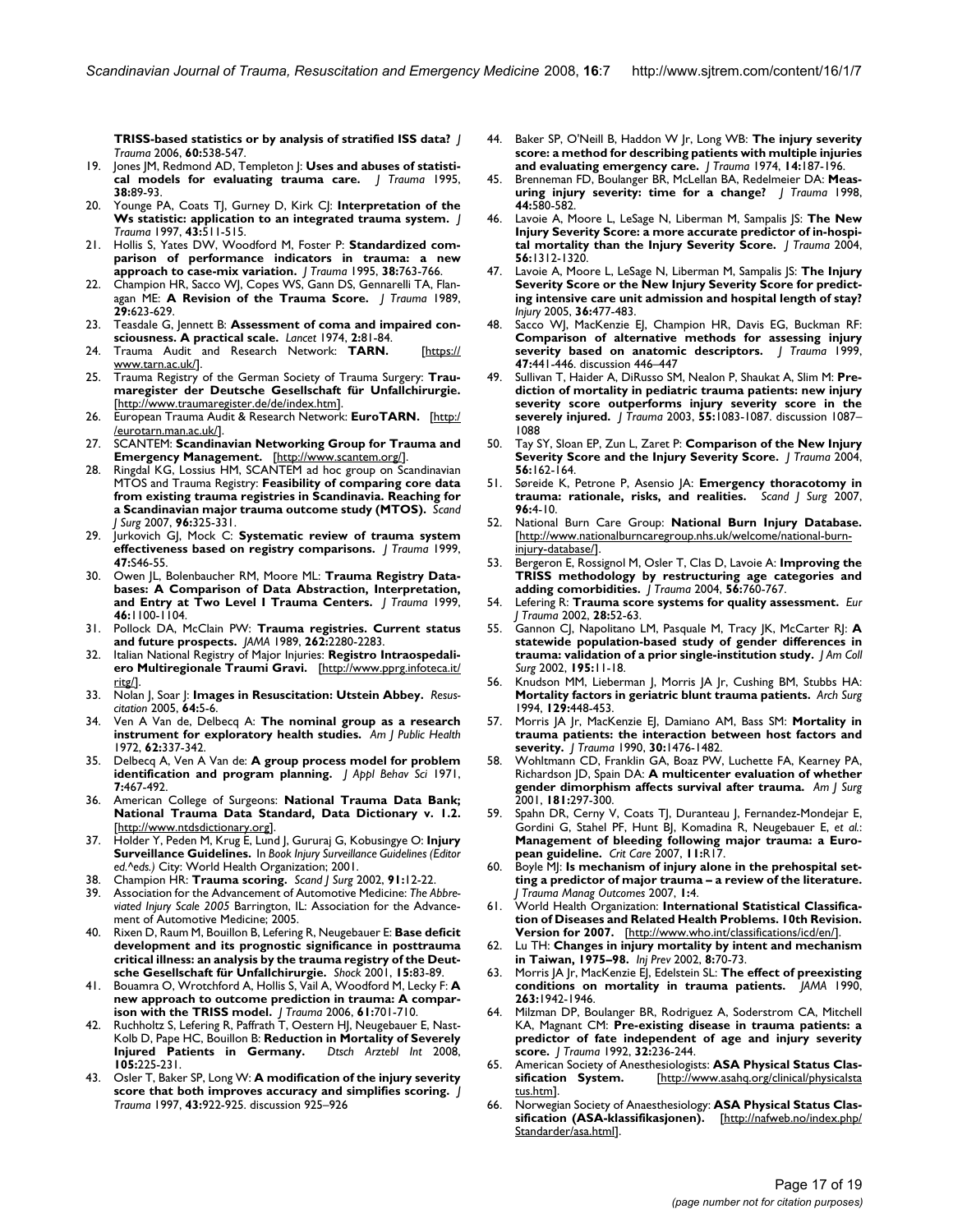- 67. Battistella FD, Nugent W, Owings JT, Anderson JT: **[Field triage of](http://www.ncbi.nlm.nih.gov/entrez/query.fcgi?cmd=Retrieve&db=PubMed&dopt=Abstract&list_uids=10401826) [the pulseless trauma patient.](http://www.ncbi.nlm.nih.gov/entrez/query.fcgi?cmd=Retrieve&db=PubMed&dopt=Abstract&list_uids=10401826)** *Arch Surg* 1999, **134:**742-745. discussion 745–746
- 68. Shimazu S, Shatney CH: **[Outcomes of trauma patients with no](http://www.ncbi.nlm.nih.gov/entrez/query.fcgi?cmd=Retrieve&db=PubMed&dopt=Abstract&list_uids=6834443) [vital signs on hospital admission.](http://www.ncbi.nlm.nih.gov/entrez/query.fcgi?cmd=Retrieve&db=PubMed&dopt=Abstract&list_uids=6834443)** *J Trauma* 1983, **23:**213-216.
- 69. Rosemurgy AS, Norris PA, Olson SM, Hurst JM, Albrink MH: **[Pre](http://www.ncbi.nlm.nih.gov/entrez/query.fcgi?cmd=Retrieve&db=PubMed&dopt=Abstract&list_uids=8371308)[hospital traumatic cardiac arrest: the cost of futility.](http://www.ncbi.nlm.nih.gov/entrez/query.fcgi?cmd=Retrieve&db=PubMed&dopt=Abstract&list_uids=8371308)** *J Trauma* 1993, **35:**468-473. discussion 473–464
- 70. Di Bartolomeo S, Sanson G, Nardi G, Michelutto V, Scian F: **[HEMS](http://www.ncbi.nlm.nih.gov/entrez/query.fcgi?cmd=Retrieve&db=PubMed&dopt=Abstract&list_uids=16036833) [vs. Ground-BLS care in traumatic cardiac arrest.](http://www.ncbi.nlm.nih.gov/entrez/query.fcgi?cmd=Retrieve&db=PubMed&dopt=Abstract&list_uids=16036833)** *Prehosp Emerg Care* 2005, **9:**79-84.
- 71. Arbabi S, Jurkovich GJ, Wahl WL, Franklin GA, Hemmila MR, Taheri PA, Maier RV: **[A comparison of prehospital and hospital data](http://www.ncbi.nlm.nih.gov/entrez/query.fcgi?cmd=Retrieve&db=PubMed&dopt=Abstract&list_uids=15179242) [in trauma patients.](http://www.ncbi.nlm.nih.gov/entrez/query.fcgi?cmd=Retrieve&db=PubMed&dopt=Abstract&list_uids=15179242)** *J Trauma* 2004, **56:**1029-1032.
- 72. Davis DP, Serrano JA, Vilke GM, Sise MJ, Kennedy F, Eastman AB, Velky T, Hoyt DB: **[The predictive value of field versus arrival](http://www.ncbi.nlm.nih.gov/entrez/query.fcgi?cmd=Retrieve&db=PubMed&dopt=Abstract&list_uids=16688059) [Glasgow Coma Scale score and TRISS calculations in mod](http://www.ncbi.nlm.nih.gov/entrez/query.fcgi?cmd=Retrieve&db=PubMed&dopt=Abstract&list_uids=16688059)[erate-to-severe traumatic brain injury.](http://www.ncbi.nlm.nih.gov/entrez/query.fcgi?cmd=Retrieve&db=PubMed&dopt=Abstract&list_uids=16688059)** *J Trauma* 2006, **60:**985-990.
- 73. Baxt WG, Moody P: **[The impact of advanced prehospital emer](http://www.ncbi.nlm.nih.gov/entrez/query.fcgi?cmd=Retrieve&db=PubMed&dopt=Abstract&list_uids=3573084)[gency care on the mortality of severely brain-injured](http://www.ncbi.nlm.nih.gov/entrez/query.fcgi?cmd=Retrieve&db=PubMed&dopt=Abstract&list_uids=3573084) [patients.](http://www.ncbi.nlm.nih.gov/entrez/query.fcgi?cmd=Retrieve&db=PubMed&dopt=Abstract&list_uids=3573084)** *J Trauma* 1987, **27:**365-369.
- 74. Servadei F, Nasi MT, Cremonini AM, Giuliani G, Cenni P, Nanni A: **[Importance of a reliable admission Glasgow Coma Scale](http://www.ncbi.nlm.nih.gov/entrez/query.fcgi?cmd=Retrieve&db=PubMed&dopt=Abstract&list_uids=9603091) score for determining the need for evacuation of posttraumatic subdural hematomas: a prospective study of 65 [patients.](http://www.ncbi.nlm.nih.gov/entrez/query.fcgi?cmd=Retrieve&db=PubMed&dopt=Abstract&list_uids=9603091)** *J Trauma* 1998, **44:**868-873.
- 75. Healey C, Osler TM, Rogers FB, Healey MA, Glance LG, Kilgo PD, Shackford SR, Meredith JW: **[Improving the Glasgow Coma Scale](http://www.ncbi.nlm.nih.gov/entrez/query.fcgi?cmd=Retrieve&db=PubMed&dopt=Abstract&list_uids=12707528) [score: motor score alone is a better predictor.](http://www.ncbi.nlm.nih.gov/entrez/query.fcgi?cmd=Retrieve&db=PubMed&dopt=Abstract&list_uids=12707528)** *J Trauma* 2003, **54:**671-678. discussion 678–680
- 76. Chan L, Bartfield JM, Reilly KM: **[The significance of out-of-hospi](http://www.ncbi.nlm.nih.gov/entrez/query.fcgi?cmd=Retrieve&db=PubMed&dopt=Abstract&list_uids=9262696)[tal hypotension in blunt trauma patients.](http://www.ncbi.nlm.nih.gov/entrez/query.fcgi?cmd=Retrieve&db=PubMed&dopt=Abstract&list_uids=9262696)** *Acad Emerg Med* 1997, **4:**785-788.
- 77. Lipsky AM, Gausche-Hill M, Henneman PL, Loffredo AJ, Eckhardt PB, Cryer HG, de Virgilio C, Klein SL, Bongard FS, Lewis RJ: **[Prehospital](http://www.ncbi.nlm.nih.gov/entrez/query.fcgi?cmd=Retrieve&db=PubMed&dopt=Abstract&list_uids=17099534) [hypotension is a predictor of the need for an emergent, ther](http://www.ncbi.nlm.nih.gov/entrez/query.fcgi?cmd=Retrieve&db=PubMed&dopt=Abstract&list_uids=17099534)apeutic operation in trauma patients with normal systolic [blood pressure in the emergency department.](http://www.ncbi.nlm.nih.gov/entrez/query.fcgi?cmd=Retrieve&db=PubMed&dopt=Abstract&list_uids=17099534)** *J Trauma* 2006, **61:**1228-1233.
- 78. Mackersie RC, Tiwary AD, Shackford SR, Hoyt DB: **[Intra-abdomi](http://www.ncbi.nlm.nih.gov/entrez/query.fcgi?cmd=Retrieve&db=PubMed&dopt=Abstract&list_uids=2742481)[nal injury following blunt trauma. Identifying the high-risk](http://www.ncbi.nlm.nih.gov/entrez/query.fcgi?cmd=Retrieve&db=PubMed&dopt=Abstract&list_uids=2742481) [patient using objective risk factors.](http://www.ncbi.nlm.nih.gov/entrez/query.fcgi?cmd=Retrieve&db=PubMed&dopt=Abstract&list_uids=2742481)** *Arch Surg* 1989, **124:**809-813.
- 79. Davis JW, Mackersie RC, Holbrook TL, Hoyt DB: **[Base deficit as an](http://www.ncbi.nlm.nih.gov/entrez/query.fcgi?cmd=Retrieve&db=PubMed&dopt=Abstract&list_uids=1854065) [indicator of significant abdominal injury.](http://www.ncbi.nlm.nih.gov/entrez/query.fcgi?cmd=Retrieve&db=PubMed&dopt=Abstract&list_uids=1854065)** *Ann Emerg Med* 1991, **20:**842-844.
- 80. Franklin GA, Boaz PW, Spain DA, Lukan JK, Carrillo EH, Richardson JD: **[Prehospital hypotension as a valid indicator of trauma](http://www.ncbi.nlm.nih.gov/entrez/query.fcgi?cmd=Retrieve&db=PubMed&dopt=Abstract&list_uids=10866247) [team activation.](http://www.ncbi.nlm.nih.gov/entrez/query.fcgi?cmd=Retrieve&db=PubMed&dopt=Abstract&list_uids=10866247)** *J Trauma* 2000, **48:**1034-1037. discussion 1037– 1039
- 81. Bouamra O, Wrotchford A, Hollis S, Vail A, Woodford M, Lecky F: **[Outcome prediction in trauma.](http://www.ncbi.nlm.nih.gov/entrez/query.fcgi?cmd=Retrieve&db=PubMed&dopt=Abstract&list_uids=17087959)** *Injury* 2006, **37:**1092-1097.
- 82. Siegel JH, Rivkind AI, Dalal S, Goodarzi S: **[Early physiologic predic](http://www.ncbi.nlm.nih.gov/entrez/query.fcgi?cmd=Retrieve&db=PubMed&dopt=Abstract&list_uids=2322117)[tors of injury severity and death in blunt multiple trauma.](http://www.ncbi.nlm.nih.gov/entrez/query.fcgi?cmd=Retrieve&db=PubMed&dopt=Abstract&list_uids=2322117)** *Arch Surg* 1990, **125:**498-508.
- 83. Davis JW, Kaups KL: **[Base deficit in the elderly: a marker of](http://www.ncbi.nlm.nih.gov/entrez/query.fcgi?cmd=Retrieve&db=PubMed&dopt=Abstract&list_uids=9820695) [severe injury and death.](http://www.ncbi.nlm.nih.gov/entrez/query.fcgi?cmd=Retrieve&db=PubMed&dopt=Abstract&list_uids=9820695)** *J Trauma* 1998, **45:**873-877.
- 84. Oestern HJ, Trentz O, Hempelmann G, Trentz OA, Sturm J: **[Cardi](http://www.ncbi.nlm.nih.gov/entrez/query.fcgi?cmd=Retrieve&db=PubMed&dopt=Abstract&list_uids=399052)[orespiratory and metabolic patterns in multiple trauma](http://www.ncbi.nlm.nih.gov/entrez/query.fcgi?cmd=Retrieve&db=PubMed&dopt=Abstract&list_uids=399052) [patients.](http://www.ncbi.nlm.nih.gov/entrez/query.fcgi?cmd=Retrieve&db=PubMed&dopt=Abstract&list_uids=399052)** *Resuscitation* 1979, **7:**169-183.
- 85. Davis JW, Parks SN, Kaups KL, Gladen HE, O'Donnell-Nicol S: **[Admission base deficit predicts transfusion requirements](http://www.ncbi.nlm.nih.gov/entrez/query.fcgi?cmd=Retrieve&db=PubMed&dopt=Abstract&list_uids=8913202) [and risk of complications.](http://www.ncbi.nlm.nih.gov/entrez/query.fcgi?cmd=Retrieve&db=PubMed&dopt=Abstract&list_uids=8913202)** *J Trauma* 1996, **41:**769-774.
- 86. Kroezen F, Bijlsma TS, Liem MS, Meeuwis JD, Leenen LP: **[Base defi](http://www.ncbi.nlm.nih.gov/entrez/query.fcgi?cmd=Retrieve&db=PubMed&dopt=Abstract&list_uids=18090025)[cit-based predictive modeling of outcome in trauma patients](http://www.ncbi.nlm.nih.gov/entrez/query.fcgi?cmd=Retrieve&db=PubMed&dopt=Abstract&list_uids=18090025) [admitted to intensive care units in Dutch trauma centers.](http://www.ncbi.nlm.nih.gov/entrez/query.fcgi?cmd=Retrieve&db=PubMed&dopt=Abstract&list_uids=18090025)** *J Trauma* 2007, **63:**908-913.
- 87. Maegele M, Lefering R, Yucel N, Tjardes T, Rixen D, Paffrath T, Simanski C, Neugebauer E, Bouillon B: **[Early coagulopathy in multiple](http://www.ncbi.nlm.nih.gov/entrez/query.fcgi?cmd=Retrieve&db=PubMed&dopt=Abstract&list_uids=17214989) [injury: an analysis from the German Trauma Registry on](http://www.ncbi.nlm.nih.gov/entrez/query.fcgi?cmd=Retrieve&db=PubMed&dopt=Abstract&list_uids=17214989) [8724 patients.](http://www.ncbi.nlm.nih.gov/entrez/query.fcgi?cmd=Retrieve&db=PubMed&dopt=Abstract&list_uids=17214989)** *Injury* 2007, **38:**298-304.
- Brohi K, Singh J, Heron M, Coats T: [Acute traumatic coagulopa](http://www.ncbi.nlm.nih.gov/entrez/query.fcgi?cmd=Retrieve&db=PubMed&dopt=Abstract&list_uids=12813333)**[thy.](http://www.ncbi.nlm.nih.gov/entrez/query.fcgi?cmd=Retrieve&db=PubMed&dopt=Abstract&list_uids=12813333)** *J Trauma* 2003, **54:**1127-1130.
- 89. Raum MR, Bouillon B, Rixen D, Lefering R, Tiling T, Neugebauer E, German Polytrauma Study Group of the German Trauma Society:

**The Prognostic Value of Prothrombin Time in Predicting Survival after Major Trauma: a Prospective Analysis of 1,351 Patients from the German Trauma Registry.** *Eur J Trauma* 2001, **27:**110-116.

- 90. MacLeod JB, Lynn M, McKenney MG, Cohn SM, Murtha M: **[Early](http://www.ncbi.nlm.nih.gov/entrez/query.fcgi?cmd=Retrieve&db=PubMed&dopt=Abstract&list_uids=12855879) [coagulopathy predicts mortality in trauma.](http://www.ncbi.nlm.nih.gov/entrez/query.fcgi?cmd=Retrieve&db=PubMed&dopt=Abstract&list_uids=12855879)** *J Trauma* 2003, **55:**39-44.
- 91. Jennett B, Bond M: **[Assessment of outcome after severe brain](http://www.ncbi.nlm.nih.gov/entrez/query.fcgi?cmd=Retrieve&db=PubMed&dopt=Abstract&list_uids=46957) [damage.](http://www.ncbi.nlm.nih.gov/entrez/query.fcgi?cmd=Retrieve&db=PubMed&dopt=Abstract&list_uids=46957)** *Lancet* 1975, **1:**480-484.
- 92. Skaga NO, Eken T, Jones JM, Steen PA: **[Different definitions of](http://www.ncbi.nlm.nih.gov/entrez/query.fcgi?cmd=Retrieve&db=PubMed&dopt=Abstract&list_uids=18377909) [patient outcome: Consequences for performance analysis in](http://www.ncbi.nlm.nih.gov/entrez/query.fcgi?cmd=Retrieve&db=PubMed&dopt=Abstract&list_uids=18377909) [trauma.](http://www.ncbi.nlm.nih.gov/entrez/query.fcgi?cmd=Retrieve&db=PubMed&dopt=Abstract&list_uids=18377909)** *Injury* 2008, **39:**612-622.
- 93. Skaga NO, Eken T, Hestnes M, Jones JM, Steen PA: **[Scoring of ana](http://www.ncbi.nlm.nih.gov/entrez/query.fcgi?cmd=Retrieve&db=PubMed&dopt=Abstract&list_uids=16872609)[tomic injury after trauma: AIS 98 versus AIS 90-do the](http://www.ncbi.nlm.nih.gov/entrez/query.fcgi?cmd=Retrieve&db=PubMed&dopt=Abstract&list_uids=16872609) [changes affect overall severity assessment?](http://www.ncbi.nlm.nih.gov/entrez/query.fcgi?cmd=Retrieve&db=PubMed&dopt=Abstract&list_uids=16872609)** *Injury* 2006.
- 94. McSwain NE Jr: **[A plea for uniformity in EMS research.](http://www.ncbi.nlm.nih.gov/entrez/query.fcgi?cmd=Retrieve&db=PubMed&dopt=Abstract&list_uids=12045657)** *J Trauma* 2002, **52:**1220-1221.
- 95. Stockinger ZT, McSwain NE Jr: **[Prehospital endotracheal intuba](http://www.ncbi.nlm.nih.gov/entrez/query.fcgi?cmd=Retrieve&db=PubMed&dopt=Abstract&list_uids=15128123)[tion for trauma does not improve survival over bag-valve](http://www.ncbi.nlm.nih.gov/entrez/query.fcgi?cmd=Retrieve&db=PubMed&dopt=Abstract&list_uids=15128123)[mask ventilation.](http://www.ncbi.nlm.nih.gov/entrez/query.fcgi?cmd=Retrieve&db=PubMed&dopt=Abstract&list_uids=15128123)** *J Trauma* 2004, **56:**531-536.
- 96. Pons PT, Honigman B, Moore EE, Rosen P, Antuna B, Dernocoeur J: **[Prehospital advanced trauma life support for critical pene](http://www.ncbi.nlm.nih.gov/entrez/query.fcgi?cmd=Retrieve&db=PubMed&dopt=Abstract&list_uids=4032506)[trating wounds to the thorax and abdomen.](http://www.ncbi.nlm.nih.gov/entrez/query.fcgi?cmd=Retrieve&db=PubMed&dopt=Abstract&list_uids=4032506)** *J Trauma* 1985, **25:**828-832.
- 97. Spaite DW, Criss EA, Valenzuela TD, Meislin HW: **[Prehospital](http://www.ncbi.nlm.nih.gov/entrez/query.fcgi?cmd=Retrieve&db=PubMed&dopt=Abstract&list_uids=9774933) [advanced life support for major trauma: critical need for](http://www.ncbi.nlm.nih.gov/entrez/query.fcgi?cmd=Retrieve&db=PubMed&dopt=Abstract&list_uids=9774933) [clinical trials.](http://www.ncbi.nlm.nih.gov/entrez/query.fcgi?cmd=Retrieve&db=PubMed&dopt=Abstract&list_uids=9774933)** *Ann Emerg Med* 1998, **32:**480-489.
- 98. Liberman M, Mulder D, Sampalis J: **[Advanced or basic life support](http://www.ncbi.nlm.nih.gov/entrez/query.fcgi?cmd=Retrieve&db=PubMed&dopt=Abstract&list_uids=11038074) [for trauma: meta-analysis and critical review of the litera](http://www.ncbi.nlm.nih.gov/entrez/query.fcgi?cmd=Retrieve&db=PubMed&dopt=Abstract&list_uids=11038074)[ture.](http://www.ncbi.nlm.nih.gov/entrez/query.fcgi?cmd=Retrieve&db=PubMed&dopt=Abstract&list_uids=11038074)** *J Trauma* 2000, **49:**584-599.
- 99. Di Bartolomeo S, Sanson G, Nardi G, Michelutto V, Scian F: **[HEMS](http://www.ncbi.nlm.nih.gov/entrez/query.fcgi?cmd=Retrieve&db=PubMed&dopt=Abstract&list_uids=16036833) [vs. Ground-BLS Care in Traumatic Cardiac Arrest.](http://www.ncbi.nlm.nih.gov/entrez/query.fcgi?cmd=Retrieve&db=PubMed&dopt=Abstract&list_uids=16036833)** *Prehospital Emergency Care* 2005, **9:**79-84.
- 100. Thomas SH, Harrison TH, Buras WR, Ahmed W, Cheema F, Wedel SK: **[Helicopter transport and blunt trauma mortality: a mul](http://www.ncbi.nlm.nih.gov/entrez/query.fcgi?cmd=Retrieve&db=PubMed&dopt=Abstract&list_uids=11791064)[ticenter trial.](http://www.ncbi.nlm.nih.gov/entrez/query.fcgi?cmd=Retrieve&db=PubMed&dopt=Abstract&list_uids=11791064)** *J Trauma* 2002, **52:**136-145.
- 101. Pohlemann T, Gänsslen A, Bosch U, Tscherne H: **The Technique of Packing for Control of Hemorrhage in Complex Pelvic Fractures.** *Tech Orthop* 1995, **4:**267-270.
- 102. Cothren CC, Osborn PM, Moore EE, Morgan SJ, Johnson JL, Smith WR: **[Preperitonal pelvic packing for hemodynamically unsta](http://www.ncbi.nlm.nih.gov/entrez/query.fcgi?cmd=Retrieve&db=PubMed&dopt=Abstract&list_uids=17426537)[ble pelvic fractures: a paradigm shift.](http://www.ncbi.nlm.nih.gov/entrez/query.fcgi?cmd=Retrieve&db=PubMed&dopt=Abstract&list_uids=17426537)** *J Trauma* 2007, **62:**834-839. discussion 839–842
- 103. Totterman A, Madsen JE, Skaga NO, Roise O: **[Extraperitoneal pel](http://www.ncbi.nlm.nih.gov/entrez/query.fcgi?cmd=Retrieve&db=PubMed&dopt=Abstract&list_uids=17426538)[vic packing: a salvage procedure to control massive trau](http://www.ncbi.nlm.nih.gov/entrez/query.fcgi?cmd=Retrieve&db=PubMed&dopt=Abstract&list_uids=17426538)[matic pelvic hemorrhage.](http://www.ncbi.nlm.nih.gov/entrez/query.fcgi?cmd=Retrieve&db=PubMed&dopt=Abstract&list_uids=17426538)** *J Trauma* 2007, **62:**843-852.
- 104. National Confidential Enquiry into Patient Outcome and Death: **Trauma: Who cares? A report of the National Confidential Enquiry into Patient Outcome and Death.** [\[http://www.nce](http://www.ncepod.org.uk/) [pod.org.uk/](http://www.ncepod.org.uk/)].
- 105. American College of Surgeons Committee on Trauma: *Resources for optimal care of the injured patient 2006* Chicago, IL: American College of Surgeons; 2006.
- 106. Eastman AB, Lewis FR Jr, Champion HR, Mattox KL: **[Regional](http://www.ncbi.nlm.nih.gov/entrez/query.fcgi?cmd=Retrieve&db=PubMed&dopt=Abstract&list_uids=3605516) [trauma system design: critical concepts.](http://www.ncbi.nlm.nih.gov/entrez/query.fcgi?cmd=Retrieve&db=PubMed&dopt=Abstract&list_uids=3605516)** *Am J Surg* 1987, **154:**79-87.
- 107. Deane SA, Gaudry PL, Pearson I, Misra S, McNeil RJ, Read C: **[The](http://www.ncbi.nlm.nih.gov/entrez/query.fcgi?cmd=Retrieve&db=PubMed&dopt=Abstract&list_uids=2199683) [hospital trauma team: a model for trauma management.](http://www.ncbi.nlm.nih.gov/entrez/query.fcgi?cmd=Retrieve&db=PubMed&dopt=Abstract&list_uids=2199683)** *J Trauma* 1990, **30:**806-812.
- 108. Lossius HM, Langhelle A, Pillgram-Larsen J, Lossius TA, Søreide E, Laake P, Steen PA: **Efficiency of Activation of the Trauma Team in a Norwegian Trauma Referral Centre.** *European J Surg* 2000, **166:**760-764.
- 109. Cummins RO: **[The "chain of survival" concept: how it can save](http://www.ncbi.nlm.nih.gov/entrez/query.fcgi?cmd=Retrieve&db=PubMed&dopt=Abstract&list_uids=1344085) [lives.](http://www.ncbi.nlm.nih.gov/entrez/query.fcgi?cmd=Retrieve&db=PubMed&dopt=Abstract&list_uids=1344085)** *Heart Dis Stroke* 1992, **1:**43-45.
- 110. Rixen D, Raum M, Bouillon B, Neugebauer E: **[\[Base excess as prog](http://www.ncbi.nlm.nih.gov/entrez/query.fcgi?cmd=Retrieve&db=PubMed&dopt=Abstract&list_uids=12063590)[nostic indicator in patients with polytrauma\].](http://www.ncbi.nlm.nih.gov/entrez/query.fcgi?cmd=Retrieve&db=PubMed&dopt=Abstract&list_uids=12063590)** *Anasthesiol Intensivmed Notfallmed Schmerzther* 2002, **37:**347-349.
- 111. ICECI Coordination and Maintenance Group: **International Classification of External Causes of Injuries (ICECI) version 1.2.** [<http://www.rivm.nl/who-fic/ICECIeng.htm>]
- 112. EU Injury Database: **Coding Manual V2000 for Home and Lei**sure Accidents. ISS Database version 2002. [gate.ec.europa.eu/idb\]](https://webgate.ec.europa.eu/idb).